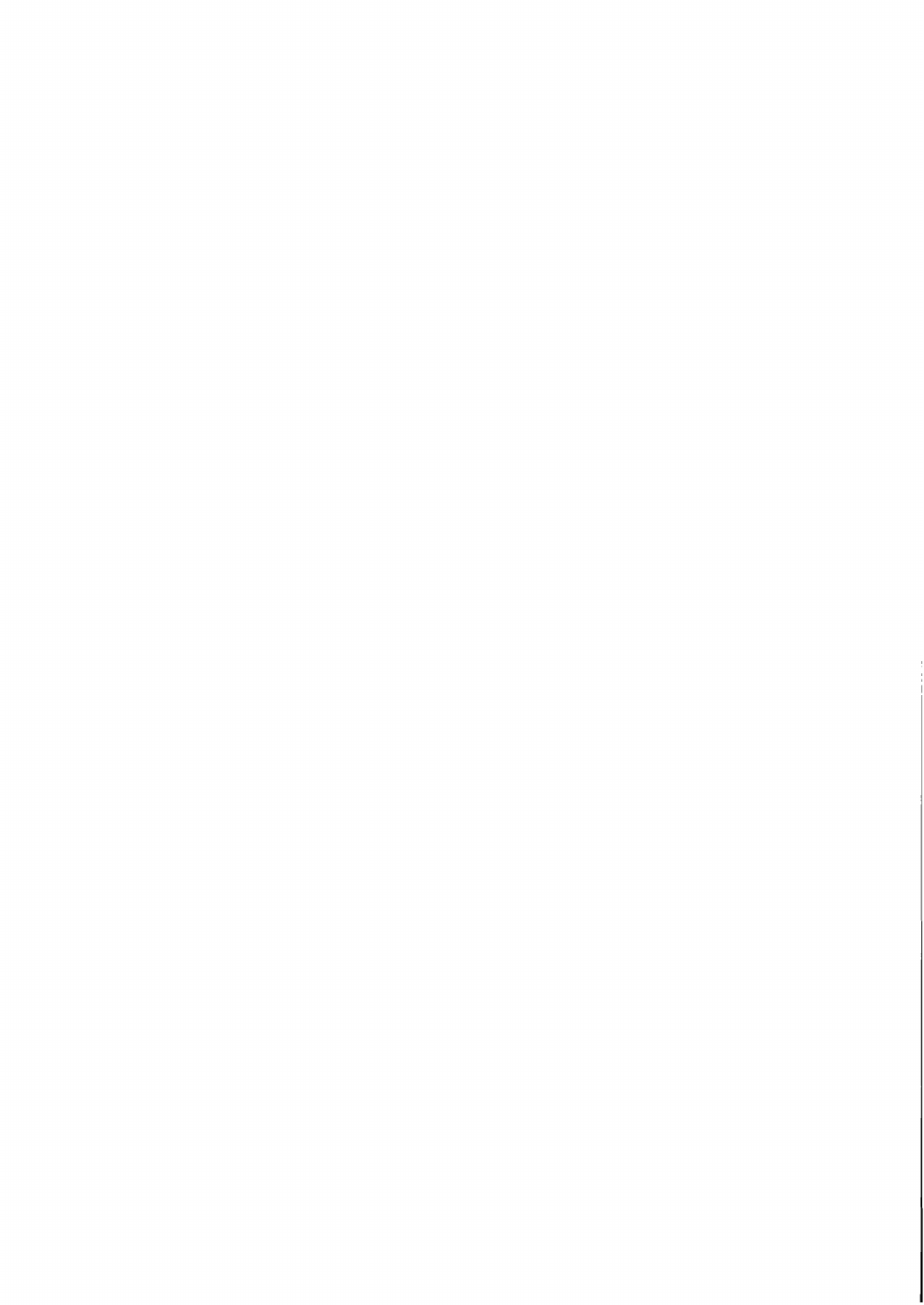# **AUTHORS**

Sergei Orlovsky is with the Resources and Environment Area of the International Institute for Applied Systems Analysis, Laxenburg, Austria (on leave from the Computing Center of the USSR Academy of Sciences). Sergio Rinaldi and Rodolfo Soncini-Sessa are from the Centro Teoria dei Sistemi, CNR, Politecnico **di** Milano, Milano, Italy.

This research was carried out at IIASA when the authors participated in the summer study "Real-Time Forecast versus Real-Time Management of Hydrosystems" organized by the Resources and Environment Area in 1981.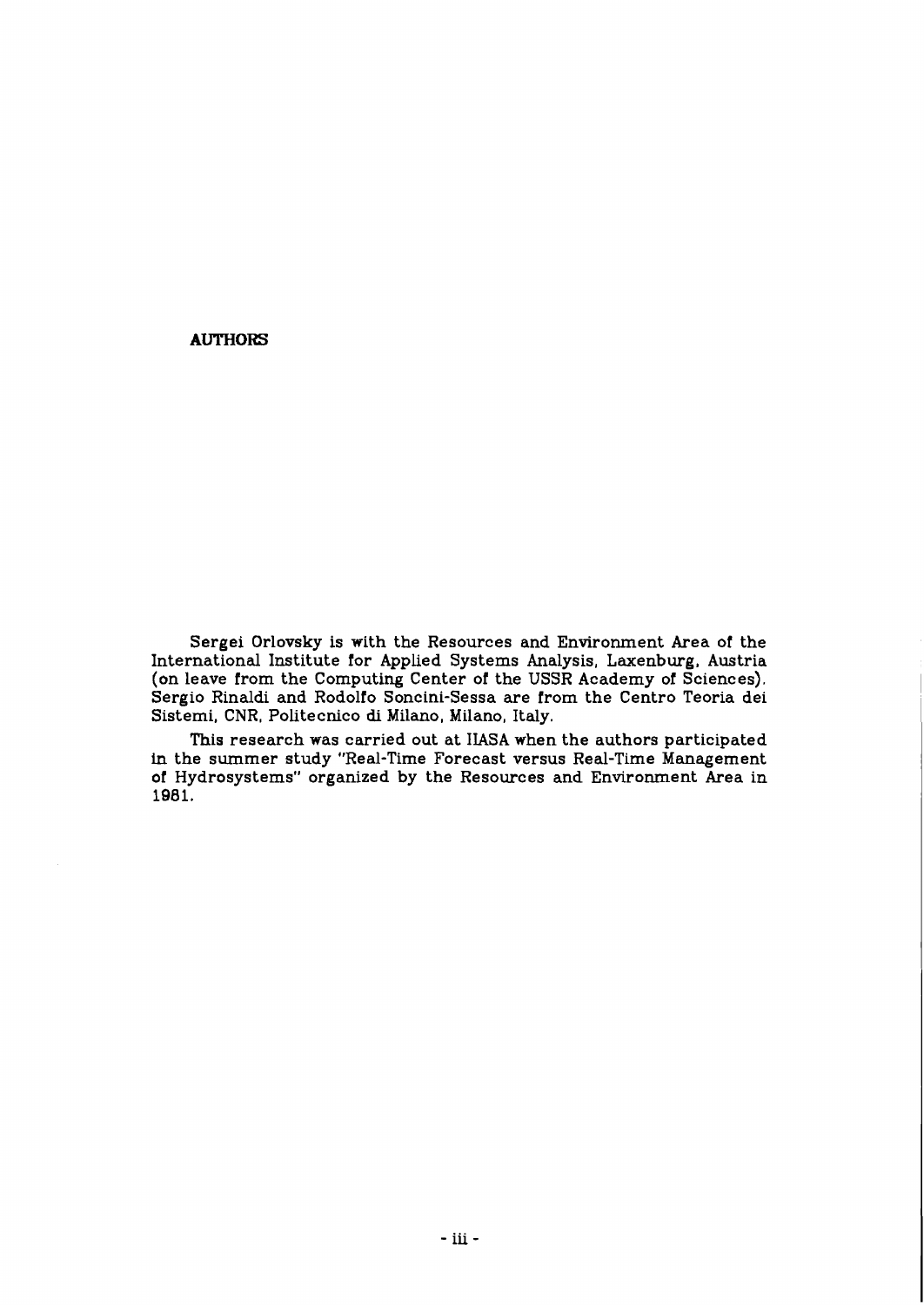$\mathcal{L}^{\text{max}}_{\text{max}}$  and  $\mathcal{L}^{\text{max}}_{\text{max}}$ 

# $\mathcal{L}^{\text{max}}_{\text{max}}$  and  $\mathcal{L}^{\text{max}}_{\text{max}}$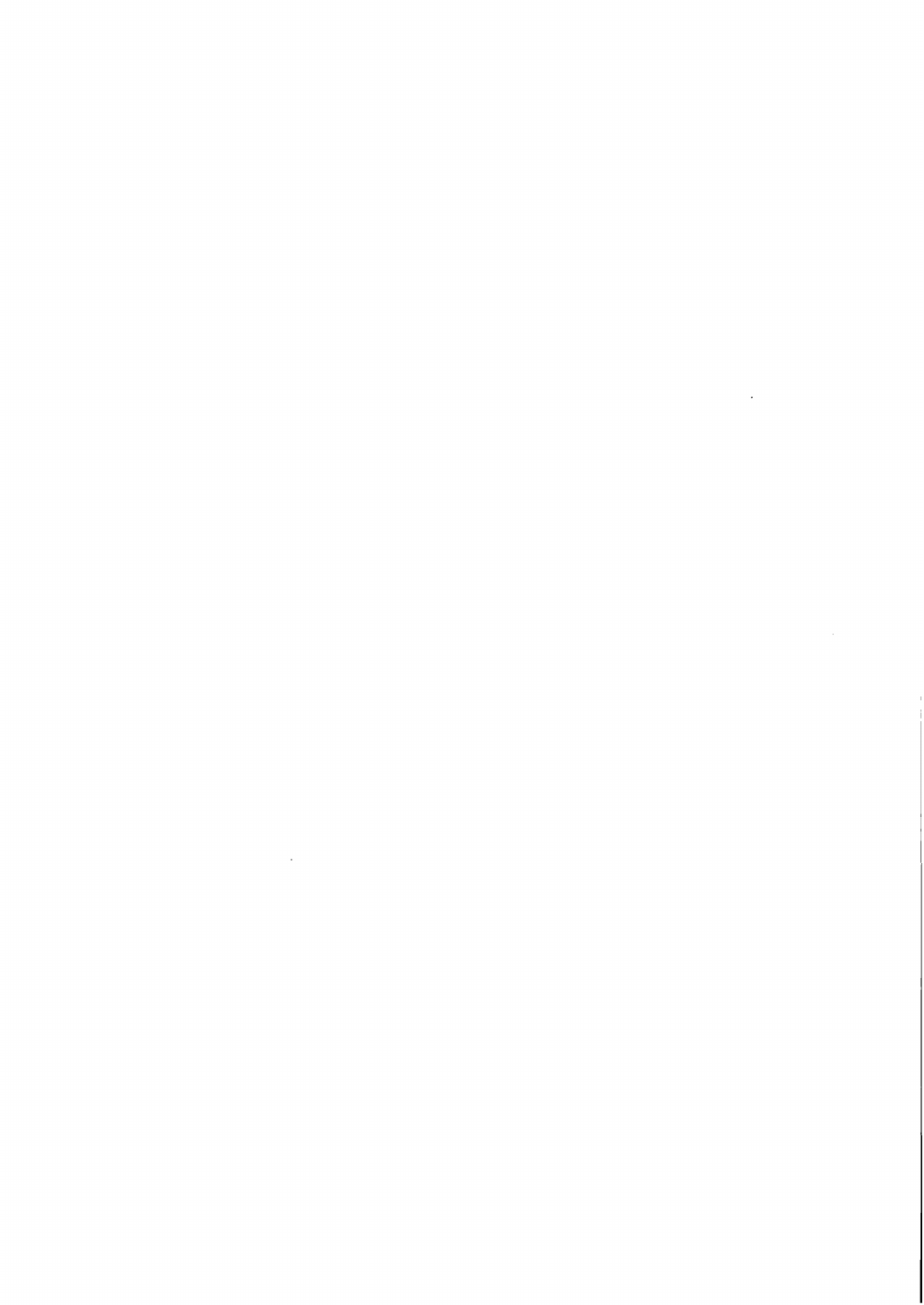## **PREFACE**

Analysis concerned with problems of the rational use of natural resources almost invariably deals with uncertainties with regard to the future behavoiur of the system in question and with multiple objectives reflecting conflicting goals of the users of the resources. Uncertainty means that the information available is not sufficient to unambiguously predict the future of the system, and the multiplicity of the objectives, on the other hand, calls for establishing rational trade-offs among them. The rationality of the trade-offs is quite often of subjective nature and can not be formally incorporated into mathematical models supporting the analysis, and the information with regard to the future may vary with time. Then the challenge to the analyst is to elaborate a mathematical and computer implemented system that can be used to perform the analysis recognizing both the above aspects of real world problems.

These were the issues addressed during the summer study "Real-Time Forecast versus Real-Time Management of Hydrosystems", organized by the Resources and Environment Area of IIASA in 1981. The general line of research was the elaboration of new approaches to analyzing reservoir regulation problems and to estimating the value of the information reducing the uncertainties. Computationally, the research was based on the hydrosystem of Lake Como, Northern Italy. This paper starts a short series of IIASA publications based upon the results obtained during the study. It describes the theoretical background for the new max-min approach to analysing multiobjective problems with uncertainties and outlines briefly some applications of the approach to water reservoir regulation problems.

> Janusz Kindler, Area Chairman Resources and Environment Area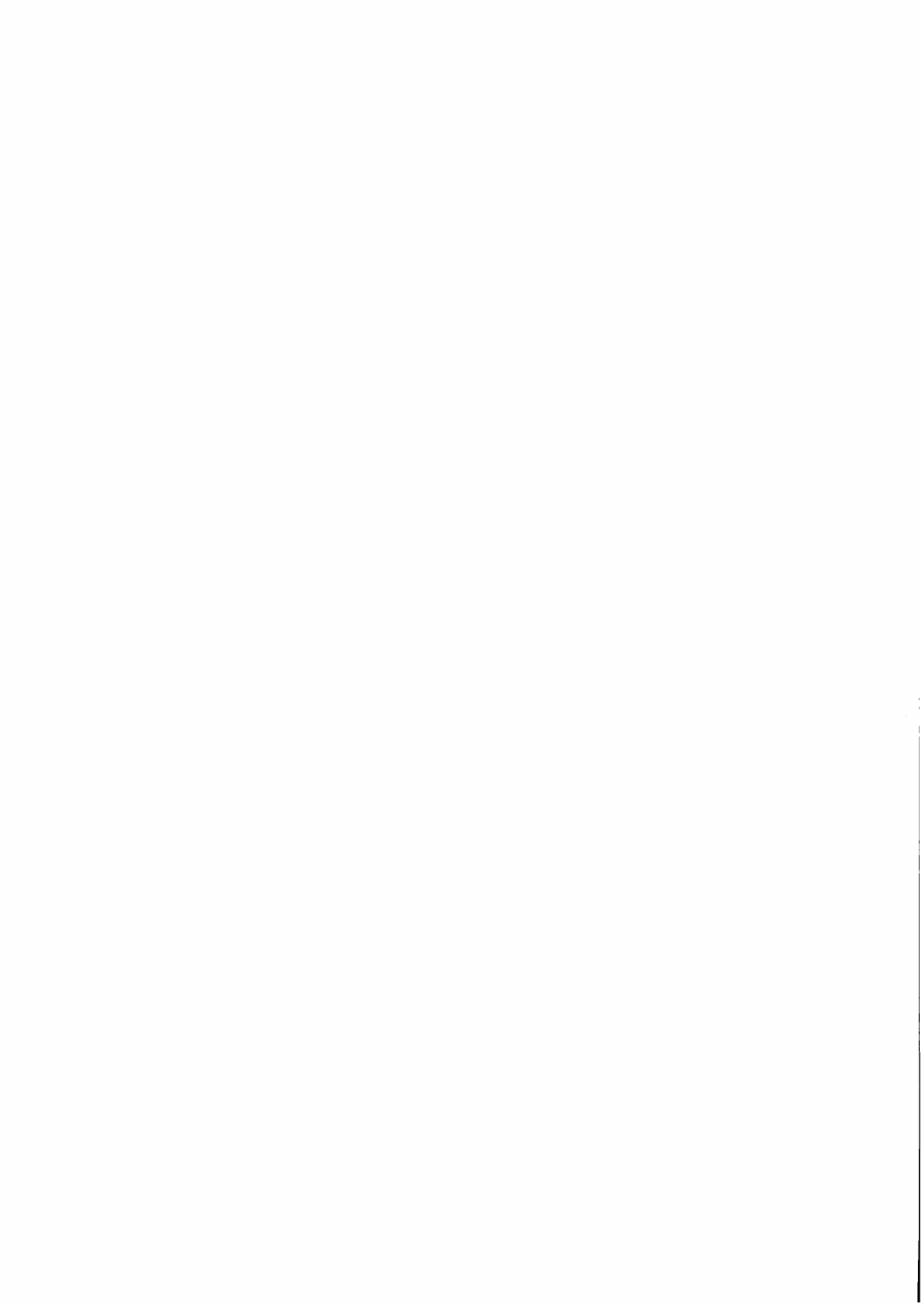# **CONTENTS**

| 1. Introduction                                          |    |
|----------------------------------------------------------|----|
| 2. Description of the storage control problem            | 2  |
| 3. Satisfaction of demands                               | В. |
| 4. Attenuation of storage peaks                          | 11 |
| 5. Two-objective problem and semi-efficient control laws | 14 |
| 6. Concluding remarks                                    | 16 |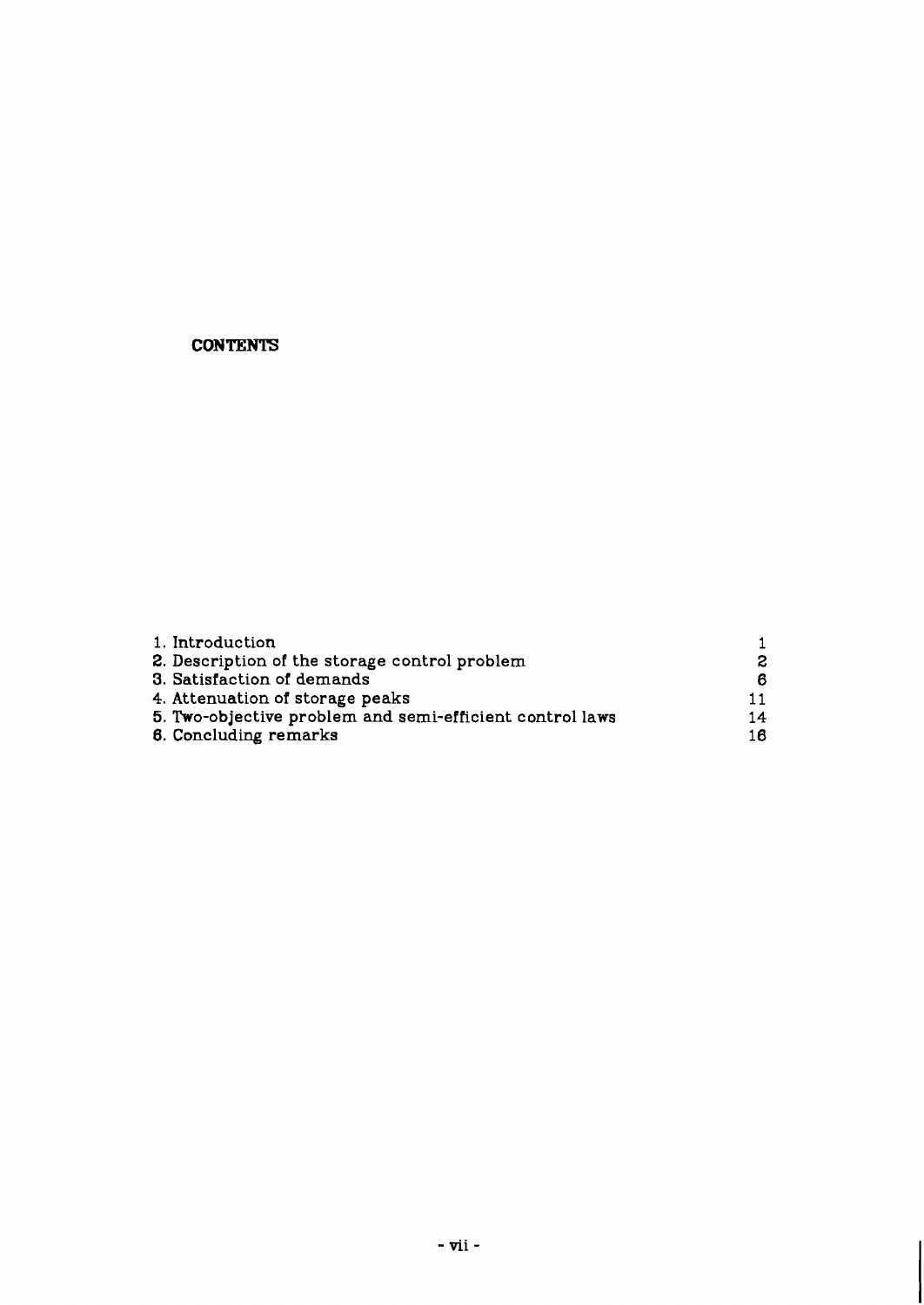$\sim 10^{-10}$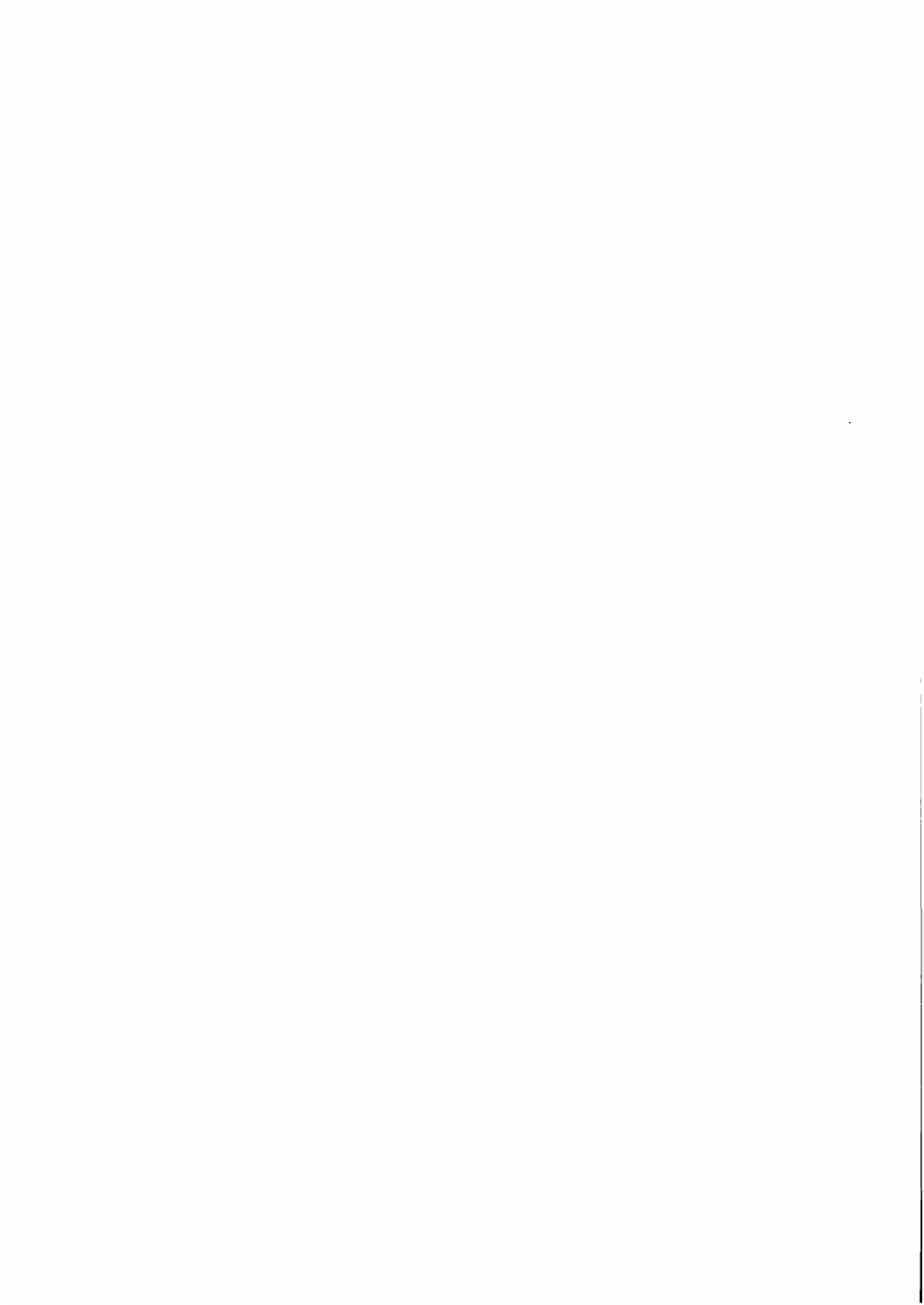## **1. INTRODUCTION**

**A** storage system may be considered a buffer between an uncontrolled supply of a commodity and a demand for ths commodity expressing the needs of various users. The main goal of such systems is the *satisfaction of the demand* performed by releasing suitable amounts of the commodity stored in the system when the supply was abundant. Obviously, the demand can be better satisfied if the storage capacity is unlimited, or, equivalently, if there are no constraints on the storage peaks. However, large capacities are usually quite costly so that a second characteristic goal of such control systems is often the **attenuation 01 storage peaks.** 

**A** typical example of a storage control system is a regulated lake in which the runoff of the upstream catchment is stored and used later to satisfy agricultural, municipal, and industrial water demands of the downstream users while avoiding too large floods at the lake site. Problems of this type have long since been analyzed (see, for instance, [I]) and many applications can be found in the flelds of economics, natural resources management, and industrial engineering. In the majority of the cases uncertain supplies and/or demands are modeled (with more or less adequate justification) by stochastic processes and the objectives are expressed in terms of expected values of suitable indicators. On the contrary. in this paper we suggest a max-min approach aimed at determining control laws that guarantee a given degree of satisfaction of the goals in the case of the worst possible pattern of supplies. The essential feature of the method is that the information available to the decision-maker (DM) to model the future behaviour of the system is given in the form of explicitly described sets of sequences of supplies.

The basic idea of the approach suggested in this paper has been developed at the Computing Center of the USSR Academy of Sciences and implemented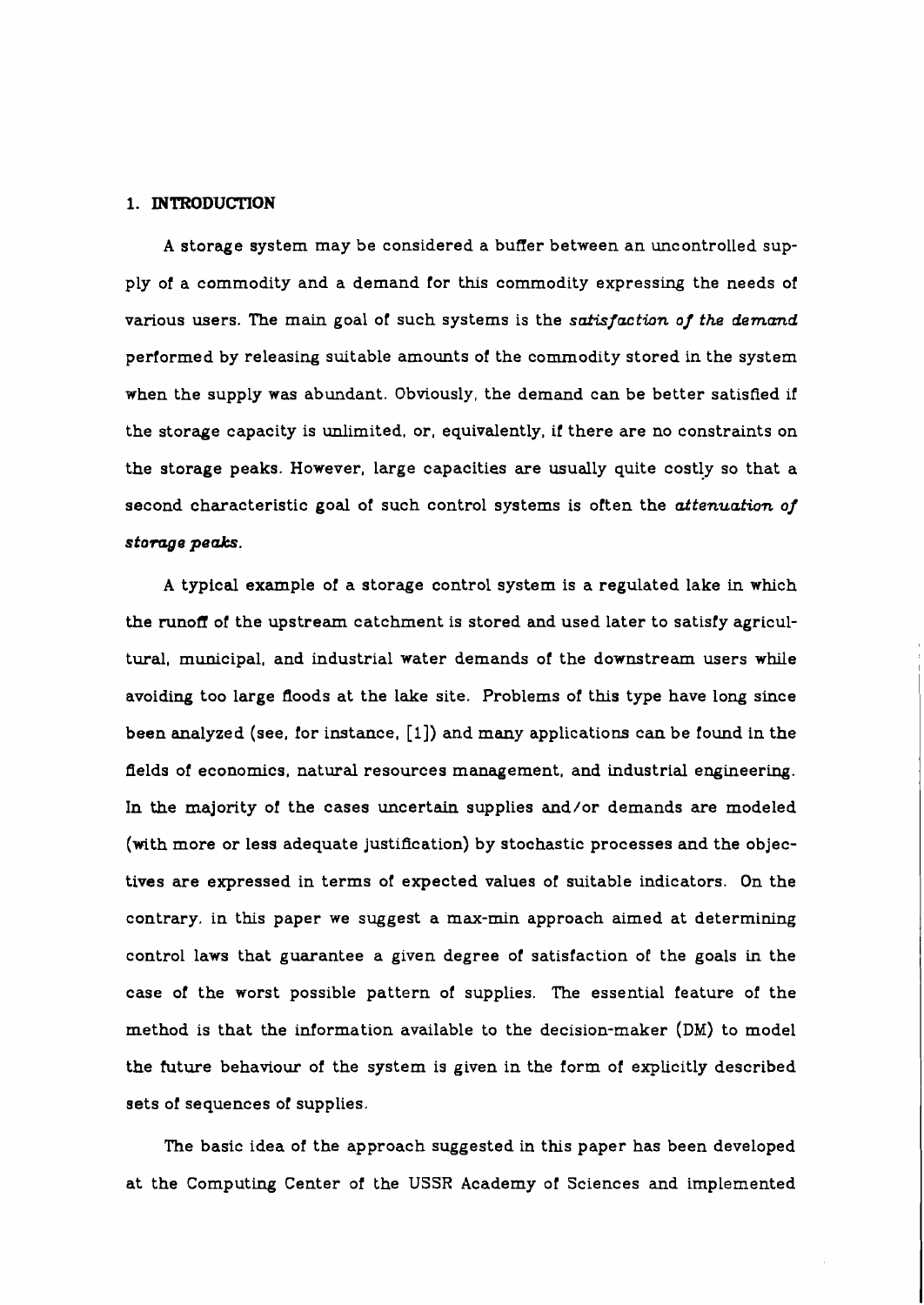there for flood protection problems in the multireservoir Volga River System. More recently, the method has been successfully applied to the multiobjective control problem of Lake Como in Northern Italy (see **[4]).** 

The paper is organized in sections as follows. In the next section the basic characteristics of the problem are described with emphasis on the information structure. Section **3** deals with the problem of demand satisfaction, and Section 4 - with a similar problem of attenuation of storage peaks. Then the results obtained in Section. **3,** 4 are used in Section 5 for analyzing the corresponding two-objective problem. The last section contains some comments on the application to Como lake and a few remarks on the possible extensions of the approach.

#### **2. DESCRIPTION OF THE STORAGE CONTROL PROBLEM**

In this section we describe the characteristics of the storage control problem that is dealt with in the paper. In doing this we shall sometimes be using the water management terminology although the approach suggested herein can also be applied to other types of systems.

# **2.1. State Equation and Control Constraints**

Let us consider a storage system (water reservoir) and denote by  $x_t$  (state variable) the storage (amount of water in the reservoir) at the beginning of t-th time-interval  $(t = 0, 1, ...)$ . We also denote by  $a_t$  the supply (the inflow of water) into the system during t-th time-interval, and by  $r_t$  (control variable) the release (of water) from the reservoir during the same interval.

Using this notation **the state equation** (mass-balance equation) of the system can be written in the form:

$$
x_{t+1} = x_t + a_t - r_t, \quad t \ge 0,
$$
 (1)

where the release  $r_t$  is subject to the *the control constraint:*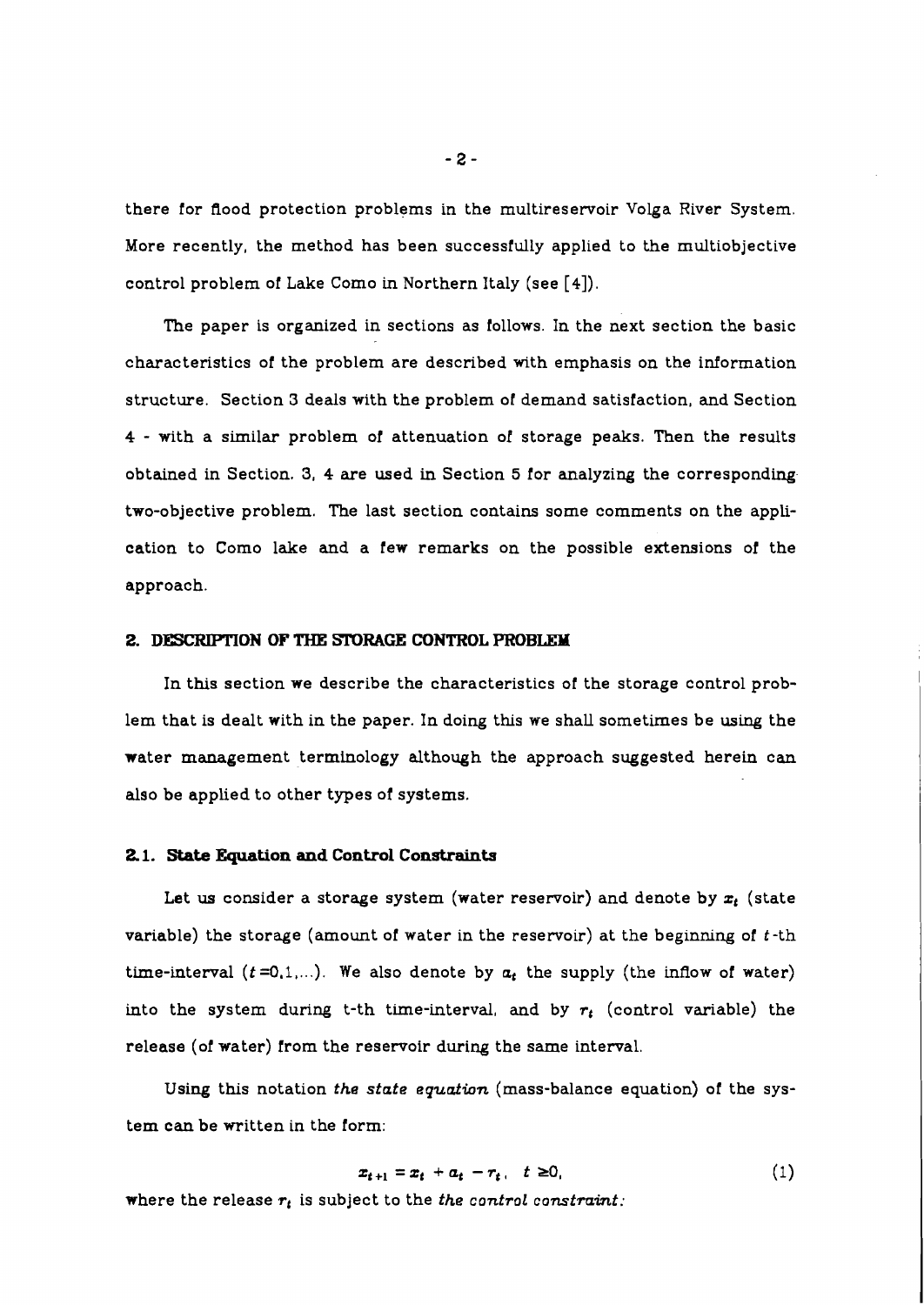$$
0 \leq r_t \leq N(x_t), \quad t \geq 0 \tag{2}
$$

with  $N(\cdot)$  being a given function of the state variable (in the case of water reservoirs  $N(\cdot)$  is the so called stage-discharge function). In the following, we assume that this function is differentiable and such that

$$
N(0) = 0, \quad 0 \le \frac{dN(x)}{dt} < 1, \quad x \ge 0.
$$

Note that these properties imply  $N(x) \le x$  for all  $x \ge 0$  and this in turn, together with the nonnegativeness of the supplies and the initial storage, guarantees that  $x_t \geq 0$ , for any  $t > 0$ .

### **2.2. Information Structure and Control hwa**

We consider a multistage decision-making process during which the decision-maker at any current instant of time t chooses a value of the corresponding control variable  $r_t$  based on the information available to him at that instant. We assume that in the course of the control process at any current instant of time t (beginning of t-th time interval) the DM knows the value  $x_t$  of the state variable and also the value **q** of the supply during **f** -th time interval.

We also assume that at any current instant **f** the **DM** models his knowledge wlth regard to possible future values of the supplies from instant **f** +l up to infinity in the form of a set of infinite sequences of supplies. We shall denote this set as  $A_{t+1}^*$  and its elements as  $a_{t+1}^* = (a_{t+1}, a_{t+2}, \ldots)$ . In the sequel we shall use similar notation  $A_r^f$  ( $t \geq \tau$ ) for a set of finite sequences  $a_\tau^f = (a_\tau, ..., a_t)$ .

In order to describe sets  $A_i^*$  we introduce a "reference set"  $A_i^*$ <sup> $T^{-1}$ </sup> used for "generating" the elements of sets  $A_i^*$ . This set consists of sequences of supplies, each of length T, where T is a time period corresponding to "seasonal" fluctuations of the supplies. In water management problems, for example, the time period T is usually one year and set  $A \cdot \frac{1}{2}$  may contain past observations of the inflows for a number of years together with sequences generated using statisti-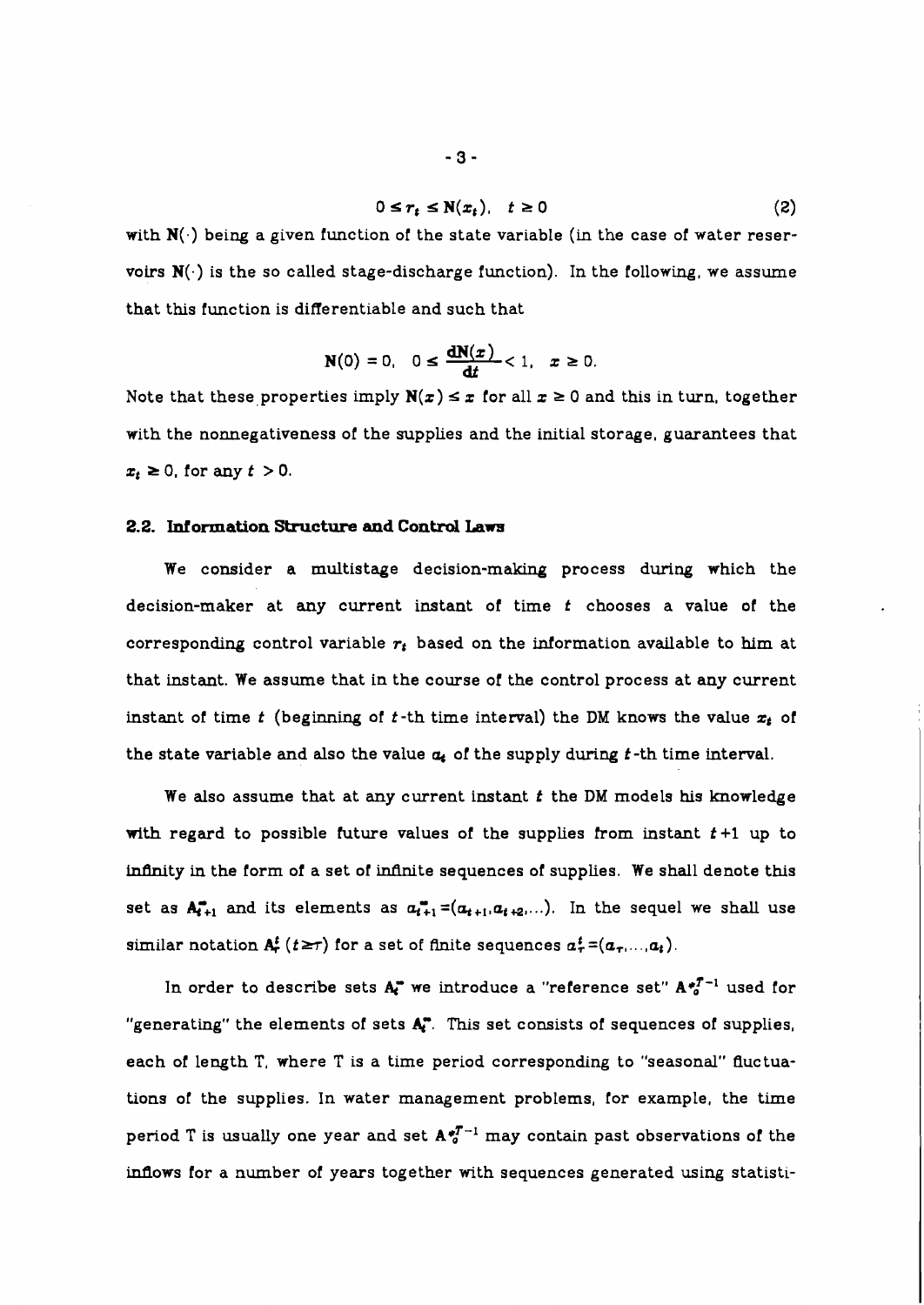cal techniques, and possibly also hypothetic sequences added into this set by the DM to make it more representative from his viewpoint. For convenience the periods (years) will be numbered with integer variable  $k = 1, 2, 3, \ldots$ 

Using this notation the structure of sets  $A_i^*$  can be described as follows. For any instant *t* of the form  $t = (k - 1)T$ ,  $(k = 1, 2, ...)$  (beginning of a year) corresponding set  $A_{(k-1)T}$  consists of all infinite concatenations of the sequences from "reference" set  $A \cdot \int_a^{T-1}$ . This means essentially that at the end of any year the DM does not use any information to model the supplies of the next year except the a priori information that is contained in the "reference" set. This implies

$$
\mathbf{A}_{(k-1)}^{k} \mathbf{T} = \mathbf{A} \cdot \mathbf{A}^{T-1}, \quad \mathbf{A}_{(k-1)}^{k} \mathbf{T} = \mathbf{A}^{k} \quad k \ge 1
$$
 (3)

On the other hand, we assume that the observations made by DM from the beginning of a year up to a current instant **t** can reduce ambiguity with regard to the future supplies **for the remaining part of the same year.** For example, in the case of lakes where the snowmelt occurs between May and July, if at time *t*   $=$  May 15 of year  $k$  snowmelt has already occurred, then all sequences characterized by too high values of inflows after May 15 can be discarded from reference set  $A \cdot \frac{a^{T-1}}{a}$  before determining set  $A_{i+1}^{kT-1}$ . Therefore, we assume that for any current  $k \geq 1$  and  $t \in [(k-1)T, kT-1)$  set  $A_{i+1}^{kT-1}$  may contain only some of the subsequences belonging to set  $A \cdot \zeta^{T-1}$ . In conclusion, for any  $k \ge 1$  and  $t \in [(k-1)T_kT-1)$  set  $A_{t+1}^T$  consists of all sequences obtained by concatenating a sequence of set  $A_{t+1}^{k}$ <sup>-1</sup> with a sequence of set  $A_0$ <sup>-</sup>.

Assuming that set  $A \cdot z^{T-1}$  is known to the DM prior to starting the control process, we denote by tuple

# $(t, x_t, a_t, A_{t,1}^{kT-1})$

the information available to the DM at current instant *t* 

**A control law** is a rule for calculating a value of the control variable for any instant of time  $t \in [(k-1)T,kT-1]$ ,  $k \ge 1$  and for any tuple of information. We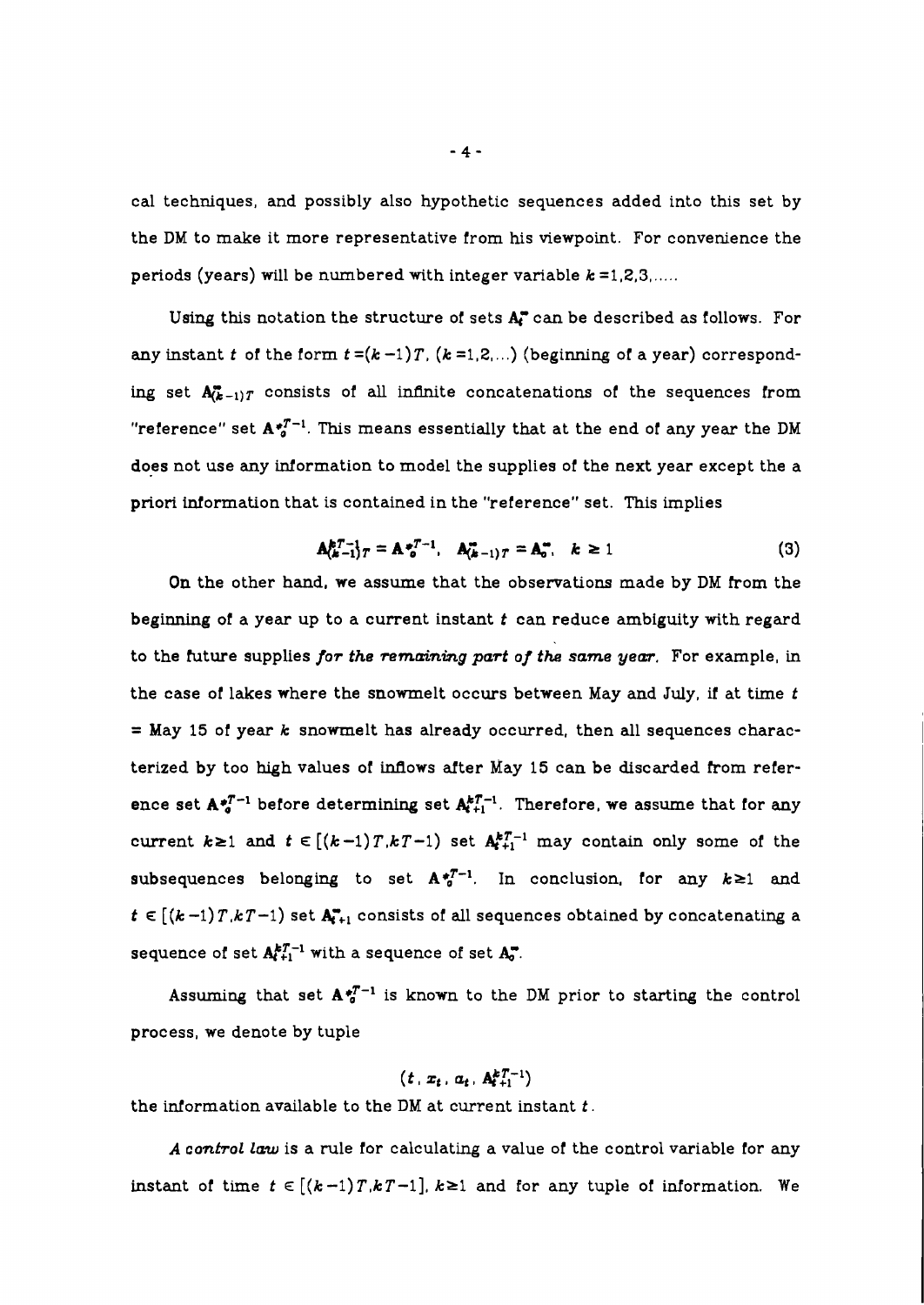shall describe this rule by a function

$$
\boldsymbol{\tau}\left(t\,,x_{t}\,,a_{t}\,,A_{t+1}^{kT-1}\right)
$$

and use  $r$  as the short notation for this function and  $r_t$  as the short notation for the value of this function corresponding to a fixed value of  $t$  and the other arguments.

In the sequel we shall also denote by  $\varphi(\tau,t,x,r,a_{\tau}^{t-1})$  the state of the system at instant  $t$  with  $x$  being the initial state at instant  $\tau$ , r being the control law and  $a_{\tau}^{t-1}$  the sequence of supplies from  $\tau$  up to  $t-1$ . Of course,  $\varphi(\tau,t,x,\tau,a_{\tau}^{t-1}) = x$  for  $t = \tau$ .

## **2.3.** Goal **Constraints**

As already pointed out, the **goak** in controlling **a** storage system consist in satisfying demands for the releases (of water from the reservoir) and in attenuating storage peaks. Formally these goals can be expressed in terms of inequalities which are to be observed when choosing an appropriate control of the system. In our case these inequalities have the following form **(god con** $strains):$ 

$$
\tau_t \geq \alpha \tau^* t, \quad t \geq 0 \tag{4a}
$$

$$
x_t \leq \beta x \cdot t, \quad t \geq 0 \tag{4b}
$$

with  $r$ ,  $z$ <sup>2</sup> being prespecified reference values for the minimal release and the maximal storage at which there are no losses or damages at time  $t$ . The coefficients  $\alpha$  ( $\alpha \leq 1$ ) and  $\beta$  ( $\beta \geq 1$ ) are introduced to make these constraints more flexible. Clearly, the ideal case would be to find a control law which guarantees the satisfaction of the goal constraints with  $\alpha=1$  and  $\beta=1$ ; but if such a control law does not exist then constraints (4) can be relaxed by introducing some values  $\alpha$ <1 and/or  $\beta$ >1. In these cases the problem of controlling the system is of the multiobjective nature and consists in providing the greatest possible values of  $\alpha$  (the lowest possible water deficits) and the lowest possible values of  $\beta$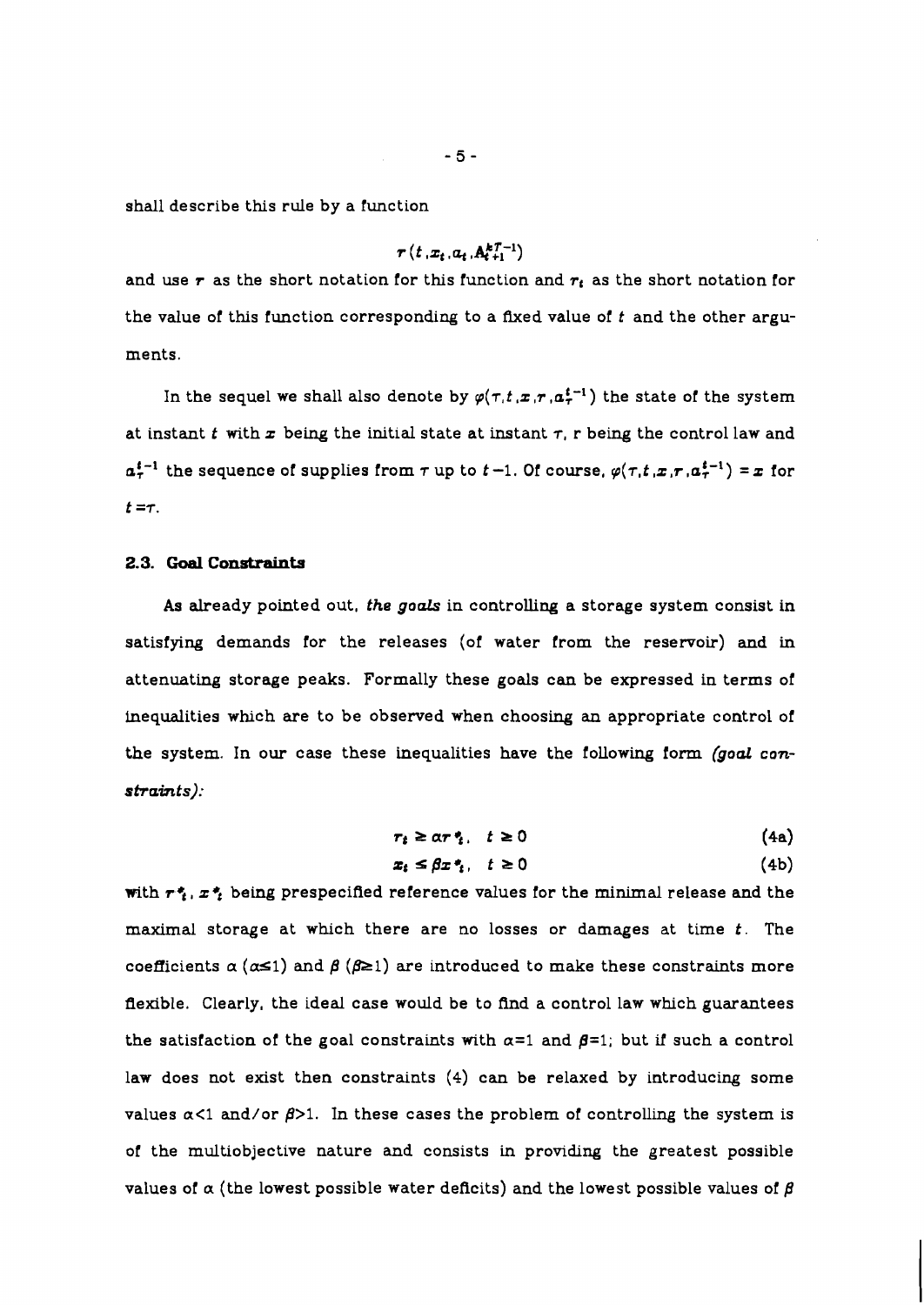(the lowest possible flood damages). We assume that both  $r^*$  and  $x^*$  are periodic in the sense that

$$
\tau^*_{\mathbf{i}} = \tau^*_{\mathbf{i} + T}, \quad x^*_{\mathbf{i}} = x^*_{\mathbf{i} + T} \tag{5}
$$

for any  $t\geq0$ , with T being the time period introduced above.

The problem considered in this paper consists in determining couples  $(x_o, r)$ of initial states and control laws which guarantee the satisfaction of constraints (2) and (4) for given values of  $\alpha$  and  $\beta$ . To be more precise we shall introduce the following

**Definition 1** ( $(\alpha,\beta)$ -feasibility of  $(x_1,r)$ ). Given an instant of time  $\tau$  and set  $A_r^*$  of possible sequences of supplies a couple  $(x_t,r)$  is called  $(\alpha,\beta)$ -feasible iff storage  $\varphi(\tau,t,x_\tau,r,a_\tau^{t-1})$  and the corresponding values  $r_\tau$  of the control variable satisfy constraints (2) and (4) for all  $t \geq \tau$  and all  $a_{\tau}^{t-1} \in A_{\tau}^{t-1}$ .

Similarly a couple  $(x_{\tau},r)$  will be called  $\alpha$ -feasible [ $\beta$ -feasible] if control constraints (2) and goal constraints (4a)  $[(4b)]$  are satisfied for all  $t \geq \tau$  and all possible supply sequences. Thus, a couple  $(x_t, r)$  is  $(\alpha, \beta)$ -feasible iff it is both  $\alpha$ - and  $\beta$ -feasible.

In the following we determine sets of  $\alpha$ -,  $\beta$ -, and  $(\alpha, \beta)$ -feasible couples which will be denoted by  $\mathbf{F}^a_r$ ,  $\mathbf{F}^f_r$  and  $\mathbf{F}^{a,\beta}_r$  respectively.

## **3. SATISFACI'ION OF DEMANDS**

In this section we suggest a way for determining a set  $\mathbf{F}_o^a$  of  $\alpha$ -feasible couples  $(x_a, r)$  which has the form

$$
\mathbf{F}_a^{\alpha} = \mathbf{X}_a^{\alpha} \times \mathbf{R}^{\alpha},
$$

where

 $X^{\alpha} = \{x_{\tau} |$  there exists r such that  $(x_{\tau},r)$  is a -feasible},  $r \geq 0$ and set  $\mathbb{R}^a$ , which is described later, is such that if  $r \in \mathbb{R}^a$  then for any  $x_r \in \mathbb{X}_r^a$ couple  $(x_t, r)$  is a-feasible. Therefore, set  $\mathbf{F}_0^a$  can be obtained by separately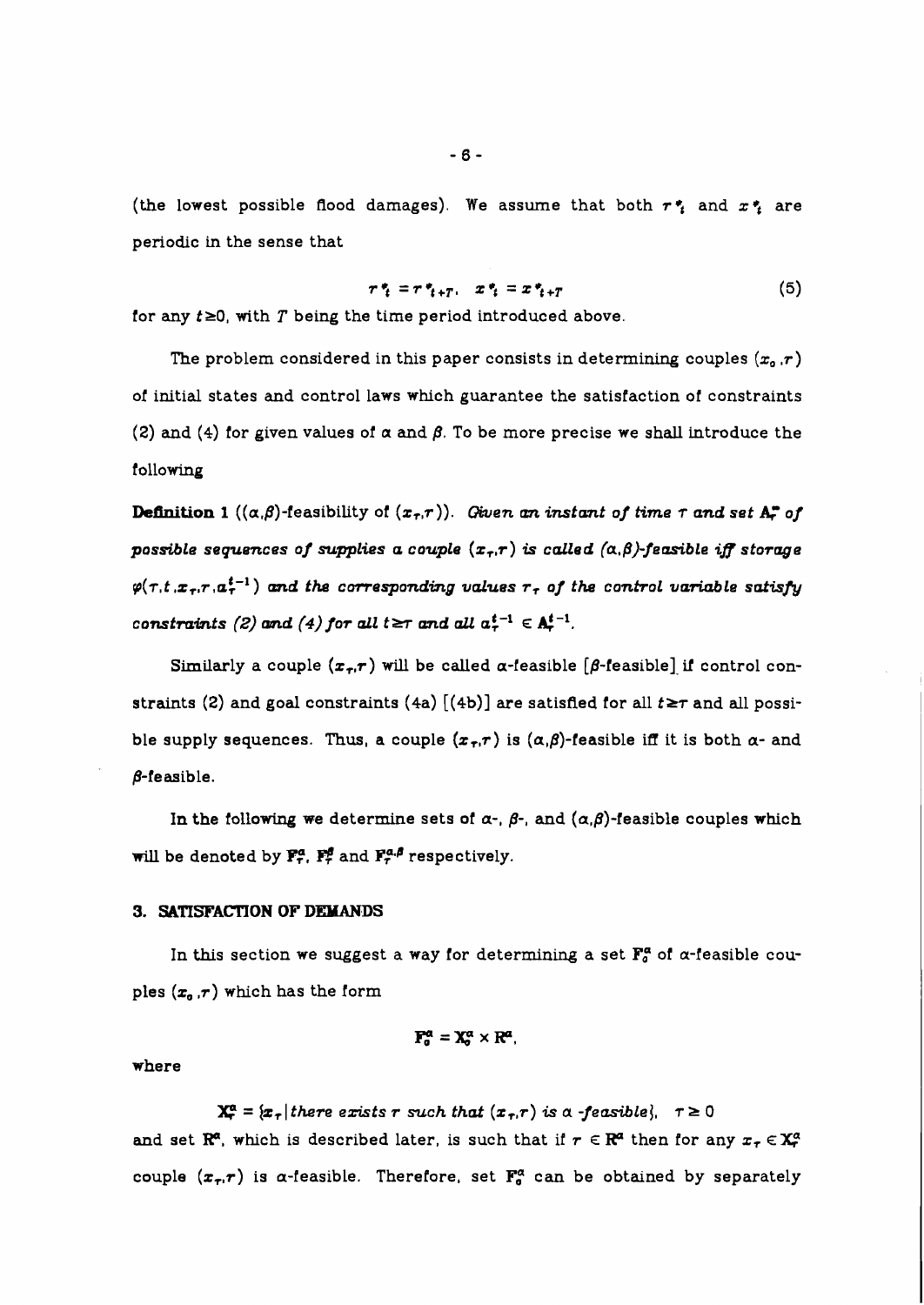determining sets  $X_0^{\alpha}$  and  $R^{\alpha}$ .

In what follows we shall denote by  $r^{min}$  the control law which specifies the value *ar?* for the control variable at any current instant of time *t.* This control law, that we shall refer to as *minimal release policy,* will be used to determine sets  $X^{\alpha}$ .

**Lemma** 1. For any  $\tau \geq 0$  if  $x_{\tau} \in X_{\tau}^{\alpha}$  then couple  $(x_{\tau}, r^{min})$  is a-feasible.

**Proof.** If  $x_{\tau} \in \mathbf{X}_{\tau}^{\alpha}$  then, by definition, there exists a control law  $\tau$  such that  $(x_{\tau},\tau)$ is  $\alpha$ -feasible. Denote as  $r_t$  and  $x_t$  the corresponding values of the respective variables for some fixed sequence  $a_r^* \in A_r^*$ . Let us also denote by  $r_t^{min} (= \alpha r_i)$ and  $x_i$  releases and storages obtained for the same sequence of supplies by applying the minimal release policy. Then, from state equation (1) we have

 $(x_{t+1} - x_{t+1}) = (x_t - x_t) + (r_t - r_t^{\min}).$ 

But  $x_{\tau}-x_{\tau}=0$  and  $r_{t}-r_{t}^{min}\geq0$  since  $r$  is a-feasible, so that

 $x_t \geq x_t$ 

for all  $t \geq \tau$ . Therefore, using the a-feasibility property of  $(x_{\tau},\tau)$  and the assumption that  $N(\cdot)$  is nondecreasing we have

$$
r_t^{m+n} = \alpha r \cdot t \leq r_t \leq N(x_t) \leq N(x_t)
$$

for all  $t \geq \tau$  and all sequences  $a_{\tau} \in A_{\tau}$ , which shows that  $r^{m+n}$  satisfies control constraints (2) and therefore couple  $(x_{\tau}, r^{min})$  is  $\alpha$ -feasible. Q.E.D.

Lemma 1 implies that set  $X_r^{\alpha}$  contains those and only those storages  $x_{\tau}$  that satisfy the following conditions:

$$
\alpha \tau^*_{t} \leq \mathbf{N}(x_t), \quad t \geq \tau, \tag{6a}
$$

$$
x_{t+1} = x_t + a_t - \alpha r \cdot t, \quad t \geq \tau
$$
 (6b)

for all supply sequences  $a_r^* \in A_r^*$ .

Another property of set  $X_r^{\alpha}$  implied by Lemma 1 is the following:

$$
x_{\tau} \in \mathbf{X}_{\tau}^{\alpha} \Rightarrow x \in \mathbf{X}_{\tau}^{\alpha}, \quad x \geq x_{\tau}.
$$

Therefore, if we introduce the value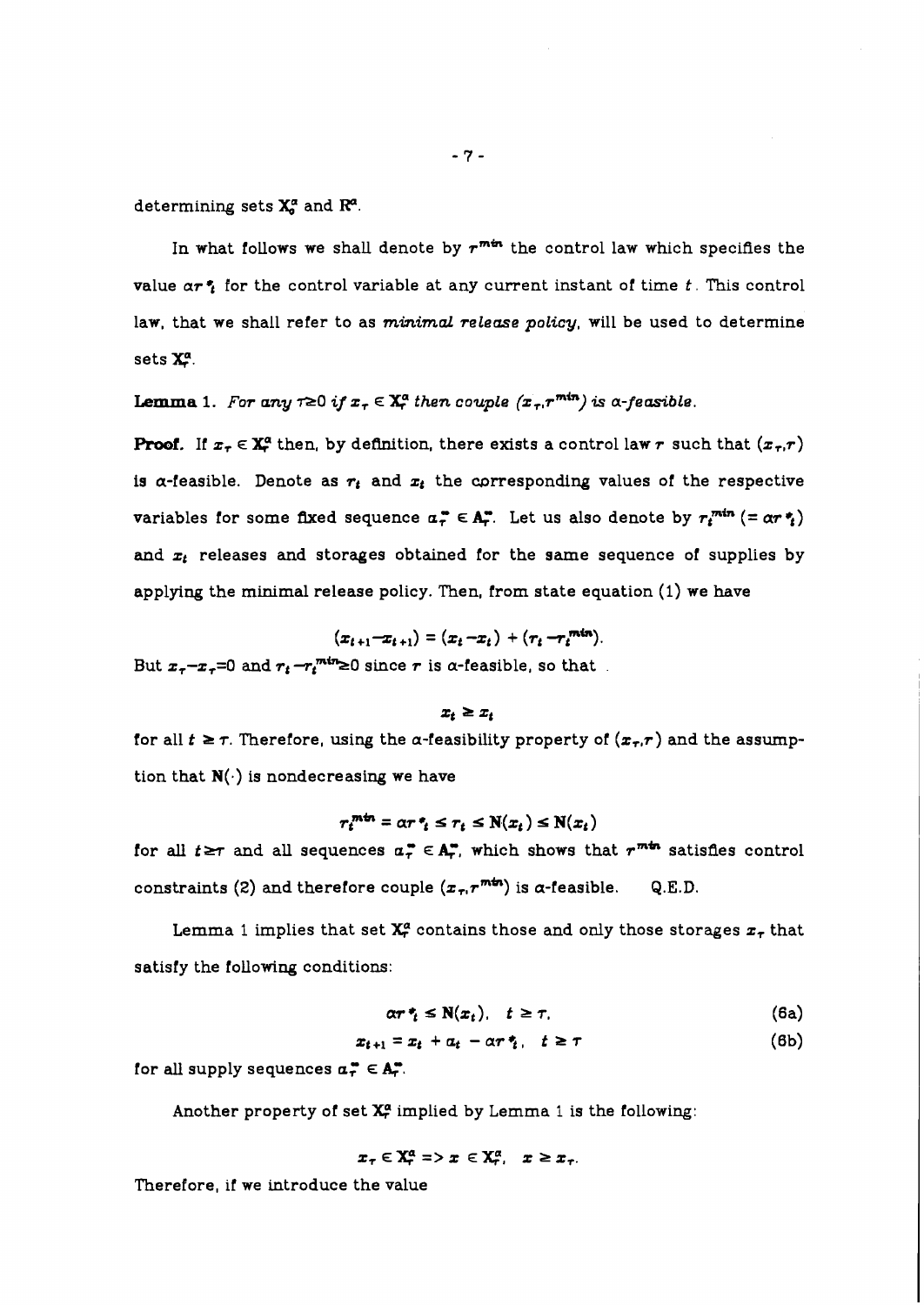then set  $X_r^{\alpha}$  can explicitly be described as

$$
\mathbf{X}_{\tau}^{\alpha} = \{x \mid x \geq x_{\tau}^{\alpha}\}.
$$
 (8)

Problems of type *(7)* are not practically solvable since they involve an infinite number of constraints (see (6)). However using periodicity properties *(3), (5)* we can conclude that

$$
\mathbf{X}_{\mathbf{B}T}^a = \mathbf{X}_{\mathbf{0}}^a, \quad k \ge 1. \tag{9}
$$

and therefore  $x_k^a = x_a^a$  for all  $k \ge 1$ . This fact allows the following to be proved:

**Lemma 2.** For any  $k \geq 1$  and any  $\tau \in [(k-1)T, kT-1]$  if  $x_{\tau} \in X_r^a$  then

$$
x_{k} = \varphi(\tau, kT, x_{\tau}, r^{m\mathbf{in}}, a_{\tau}^{kT-1}) \ge x_{o}^{\alpha}.
$$
 (10)

*for any*  $a_7^{kT-1} \in A_7^{kT-1}$ *.* 

**Proof.** If we assume the contrary, then using (9) we obtain that for some  $k \ge 1$ ,  $\tau \in [(k-1)T, kT-1], \ x_{\tau} \in X_{\tau}^{\alpha} \text{ and } a_{\tau}^{kT-1} \in A_{\tau}^{kT-1} \text{ couple } (\varphi(\tau,kT, x_{\tau}, r^{min}, a_{\tau}^{kT-1}), r^{min}) \text{ is }$ not a-feasible and therefore using (3) we conclude that  $x_r \notin X_r^a$ . This contradiction completes the proof.

This result shows that by adding constraint *(10)* to equations of type (6) we can describe set  $X_r^{\alpha}$  by means of a finite number of constraints. More speciflcally, we can formulate the following sequence of mathematical programming problems for calculating values  $x_{\tau}^{\alpha}$ ,  $\tau \ge 0$ :

Problem-0.

$$
x_0^{\alpha} = \min x_0
$$
  
\n
$$
\alpha r \cdot_t \le \mathbf{N}(x_t), \quad t = 0, \dots, T-1,
$$
  
\n
$$
x_{t+1} = x_t + a_t - \alpha r \cdot_t, \quad t = 0, \dots, T-1,
$$
  
\n
$$
x_T \ge x_0, \quad a_0^{T-1} \in \mathbf{A} \cdot_t^{T-1}.
$$

*Problem-t.*  $(\tau \in ((k-1)T, kT-1], k \ge 1).$ 

$$
x_{\tau}^{\alpha} = \min x_{\tau}
$$
  
or  $\ell_i \leq N(x_t)$ ,  $t = \tau, ..., kT - 1$ ,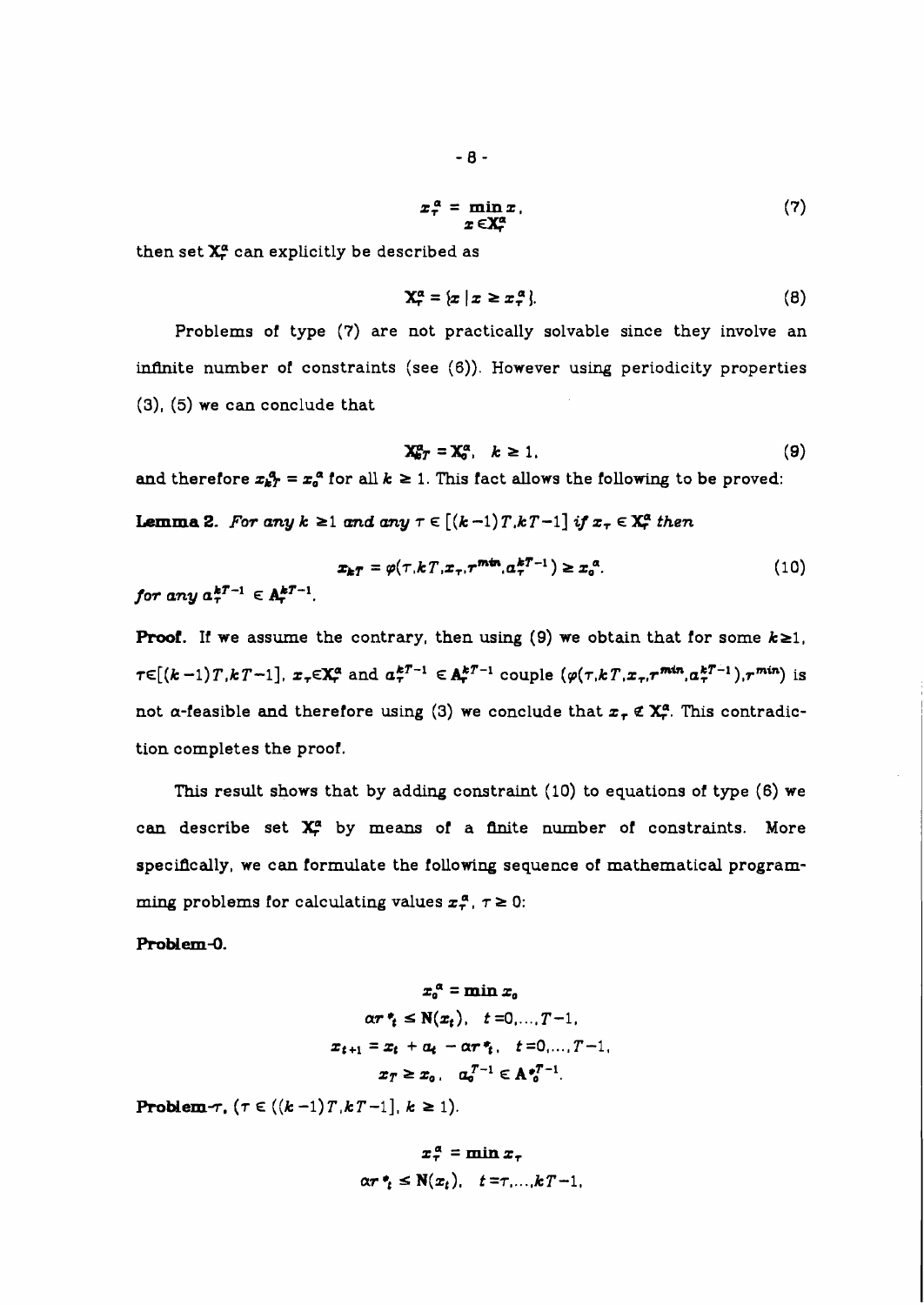$$
x_{t+1} = x_t + a_t - \alpha r \cdot t, \quad t = \tau, ..., kT - 1,
$$
  

$$
x_{k}r \ge x_n^{\alpha}, \quad a_n^{k} = k^{T-1} \in A_n^{k}.
$$

Notice that Problem-0 should be solved first since its solution  $x_a^{\alpha}$  appears in the formulation of Problem-r. Moreover, it is important to point out that Problem- $\tau$  ( $\tau$ >0) must be solved in real-time since set  $A_{\tau}^{kT-1}$  is known only at time  $(\tau-1)$ . If the real-time computations are not feasible (due to costs involved or some other reasons), then the reference set can be used instead of set  $A_r^{kT-1}$ and the corresponding problem may be solved prior to starting the control process. In such cases no advantage is taken of the observations obtained during the course of the process and values  $x_{\tau}^{\alpha}$  computed in this way are generally greater than those computed using the real-time information in the form of sets  $A^{kT-1}$ .

Another property of  $x_i^a$  (needed in Section 5) is that  $x_i^a$  is nondecreasing with  $\alpha$ . In fact, as is easily verified, storages  $x_t$  obtained by applying to system (1) with  $x_{\tau} = x_{\tau}^{a}$  minimal release policy  $r_{\tau}^{min} = \alpha r \tau_{\tau}^{a}$  with  $\alpha < \alpha$ , certainly satisfy all the constraints in Problem- $\tau$  with  $\alpha$  substituted by  $\alpha$ , and this implies  $x_i^{\alpha} \leq x_i^{\alpha}$ .

In practice, the determination of values  $x_t^{\alpha}$  is very simple. If the number of sequences of set  $A^{p^*-1}$  is finite then it suffices to solve the corresponding Problem- $\tau$  for each supply sequence  $a_{\tau}^{kT-1}$  and select the maximal of those values (the determination of each of these storages may be done by simulating the behavior of the system for different initial storages  $x<sub>r</sub>$  from time  $\tau$  to time **kT** for a given supply sequence and the minimal release policy until the lowest initial storage satisfying conditions (6a) and (10) is obtained).

We can now define set  $\mathbb{R}^a$  of control laws which was mentioned at the begin**ning** of this section.

**Definition 2** (set  $\mathbb{R}^{\alpha}$ ). *Set*  $\mathbb{R}^{\alpha}$  *consists of all control laws* 

$$
\boldsymbol{\tau_t} = \boldsymbol{r}(t, x_t, a_t, \mathbf{A_t^{k}}^{T-1})
$$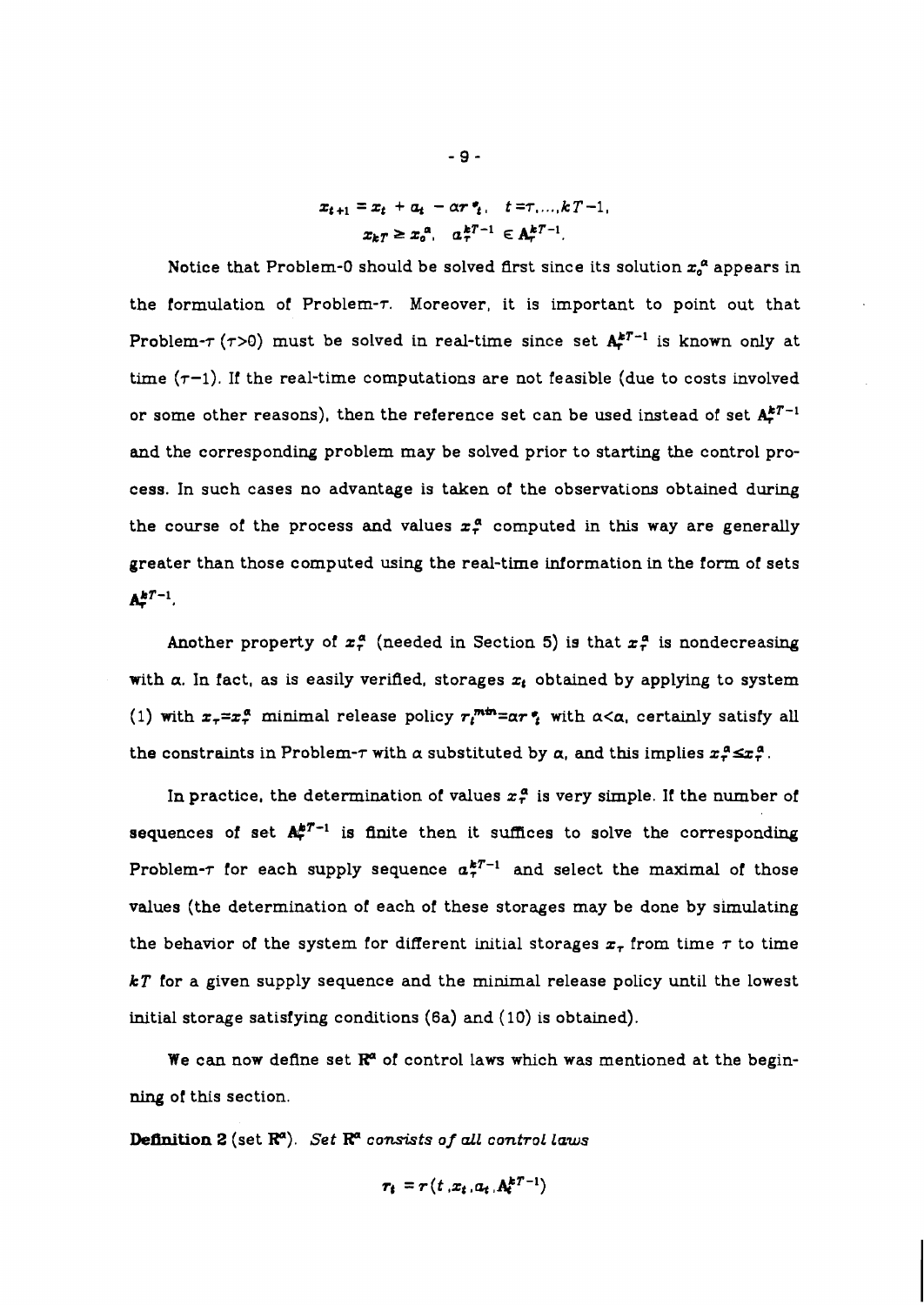**satisfying** *the inequalities* 

 $\min(N(x_t), \alpha r^*t) \leq r_t \leq \min(N(x_t), \max(x_t + a_t - x_{t+1}^{\alpha}, \alpha r^*t))$  $(11)$ for all  $k \ge 1$ ,  $t \in [(k-1)T, kT-1]$ , and all  $x_0 \in X_0^{\alpha}$ .

Now we can prove the following

**Theorem 1.** If a control law  $r \in \mathbb{R}^a$  then the couple  $(x_a, r)$  is a-feasible for any  $x_a \in X_a^{\alpha}$ .

**Proof.** Notice first that the right-hand side inequality in (11) implies the satisfaction of control constraint (2) while the left-hand side inequality is equivalent to goal constraint (4a) provided

$$
2\pi \cdot \xi \leq N(x_{t}). \tag{12}
$$

Therefore, we should prove that any control law  $r$  satisfying (11) gives rise to releases  $r_t$  and storages  $x_t$  that satisfy (12) for any *t*, provided  $x_o \in \mathbb{X}_o^a$ .

At time  $t=0$  the satisfaction of (12) is guaranteed by the definition of  $\mathbf{X}_0^{\alpha}$ (see Problem-0). As for the future, there are two cases: either  $x_0 + a_0 - x_1^{\alpha} \geq \alpha r^*_{\alpha}$ , or, on the contrary,  $x_0 + a_0 - x_1^{\alpha} < \alpha r$ , In the first case, (11) implies

$$
x_1 = x_0 + a_0 - r_0 \ge x_1^{\alpha}.
$$

i.e.  $x_1 \in X_1^{\alpha}$ , and therefore the definition of  $X_1^{\alpha}$  (see Problem- $\tau$  for  $\tau=1$ ) guarantees the satisfaction of (12) for  $t = 1$ . In the second case, (11) implies  $r_o = \alpha r r_o$ and thus (12) for  $t = 1$  is implied by the definition of  $X_0^{\alpha}$  (see Problem-0).

If at time  $t = 1$   $x_1 \in X_1^{\alpha}$  we can repeat the above argument and prove that (12) holds for  $t = 2$ . If, on the contrary,  $x_1 \notin X_1^{\alpha}$  we can consider the following two cases: either  $x_1+a_1-x_2^a \geq \alpha r_{1}^a$  or  $x_1+a_1-x_2^a < \alpha r_{1}^a$ . In the first case, (11) implies  $x_2=x_1+a_1-r_1\geq x_2^a$  so that the definition of  $X_i^a$  guarantees the satisfaction of (12) at time  $t = 2$ . In the latter case, (11) implies  $r_1 = \alpha r^*$  and therefore, recalling that  $r_o = \alpha r r_o$ , the satisfaction of (12) for  $t = 2$  is guaranteed by the definition of Xg.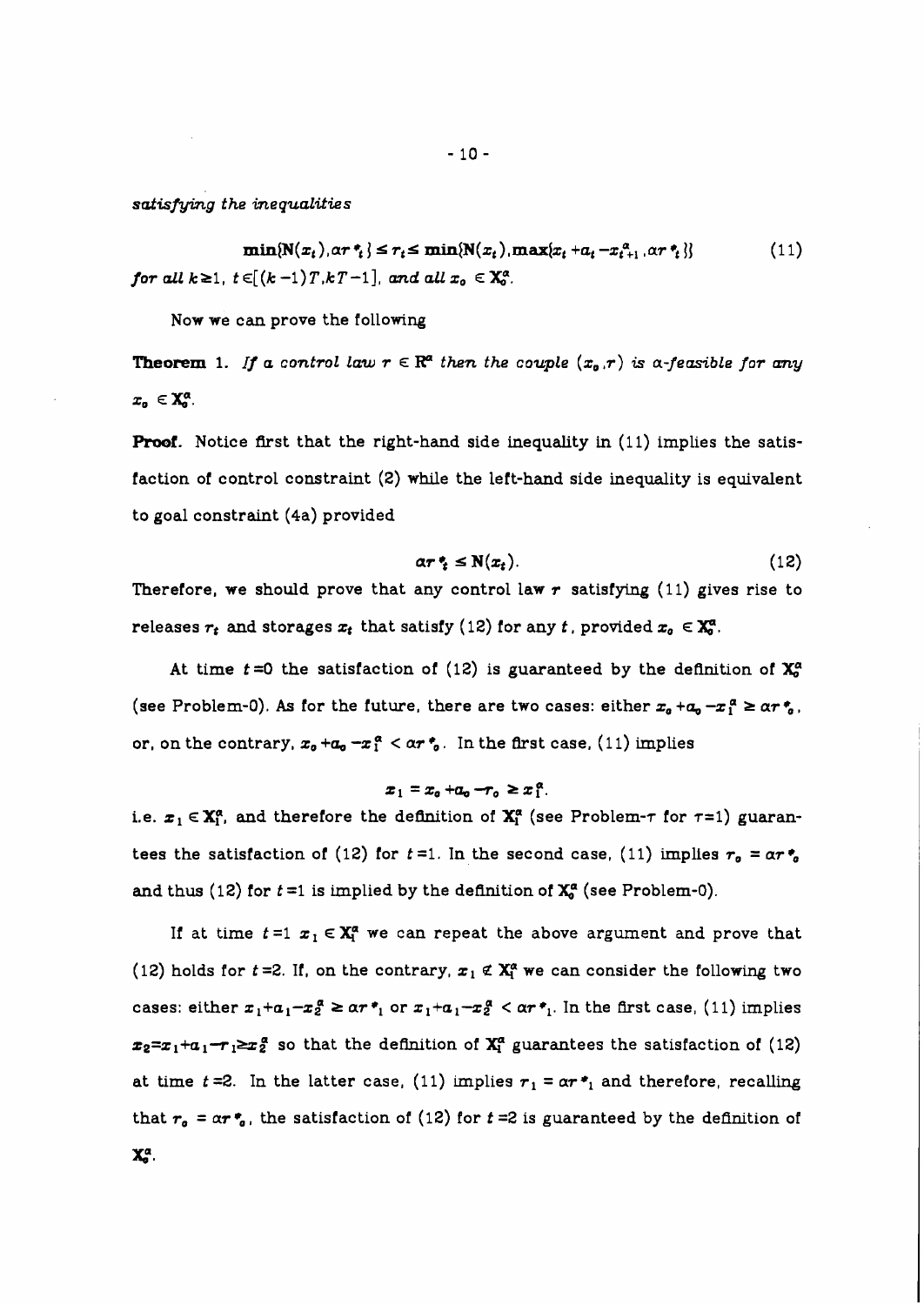By recursively using the same arguments the theorem is proved.

From Theorem 1 it follows that the multistage decision-making control process providing for the satisfaction of goal constraints (4a) consists of the following. At any instant of time the DM uses set  $A_{t+1}^{k}$  to calculate value  $x_{t+1}^{a}$  by solving Problem- $\tau$  for  $\tau=t+1$  and then chooses any value of  $r_t$  (release during timeinterval  $t$ ) satisfying inequalities (11). Of course, the initial state of the system at time  $t = 0$  must belong to set  $X_0^{\alpha}$  obtained by solving Problem-0.

We can give a useful interpretation of this process. Let us introduce for any state **z** and. for any nonempty set **X** distance **d** from z to set **X** as follows:

$$
\mathbf{d}(x,X)=\min_{y\in X}|x-y|.
$$

Now for any fixed  $t\geq0$  we formulate the problem:

$$
\mathbf{d}(\varphi(t, t+1, x_t, r_t, a_t), \mathbf{X}_{t+1}^{\mathbf{a}}) \rightarrow \min_{\mathbf{T}_t}
$$
  
s.t. 
$$
\min\{\mathbf{N}(x_t), \alpha \mathbf{r}_t\} \leq \mathbf{r}_t \leq \mathbf{N}(x_t)
$$
 (13)

with  $x_t$ ,  $a_t$ ,  $r$ <sup> $\bullet$ </sup>,  $\alpha$  being fixed values of the respective variables.

As can be seen the set of all solutions  $r_t$  to problem (13) is described by inequalities (11). From here it follows that at any current instant  $t$  the behavior of DM is equivalent to the tendency of bringing state  $x_{t+1}$  of the system into "target" set  $X_{t+1}^{\alpha}$  determined on the basis of the information currently available.

## 4. ATTENUATION OF STORAGE PEAKS

The problem of attenuation of storage peaks is sunilar to the problem of demand satisfaction described in the preceding section. Indeed, while the satisfaction of demand can be facilitated by higher initial storages (X<sup>a</sup> is bounded from below) and realized by applying the minimal release policy, it is intuitive that the storage peaks decrease with the initial storage and are attenuated by releasing the maximal amount of the commodity  $N(x_t)$  at any time t. (For example, in a regulated lake the lowest possible flood is obtained by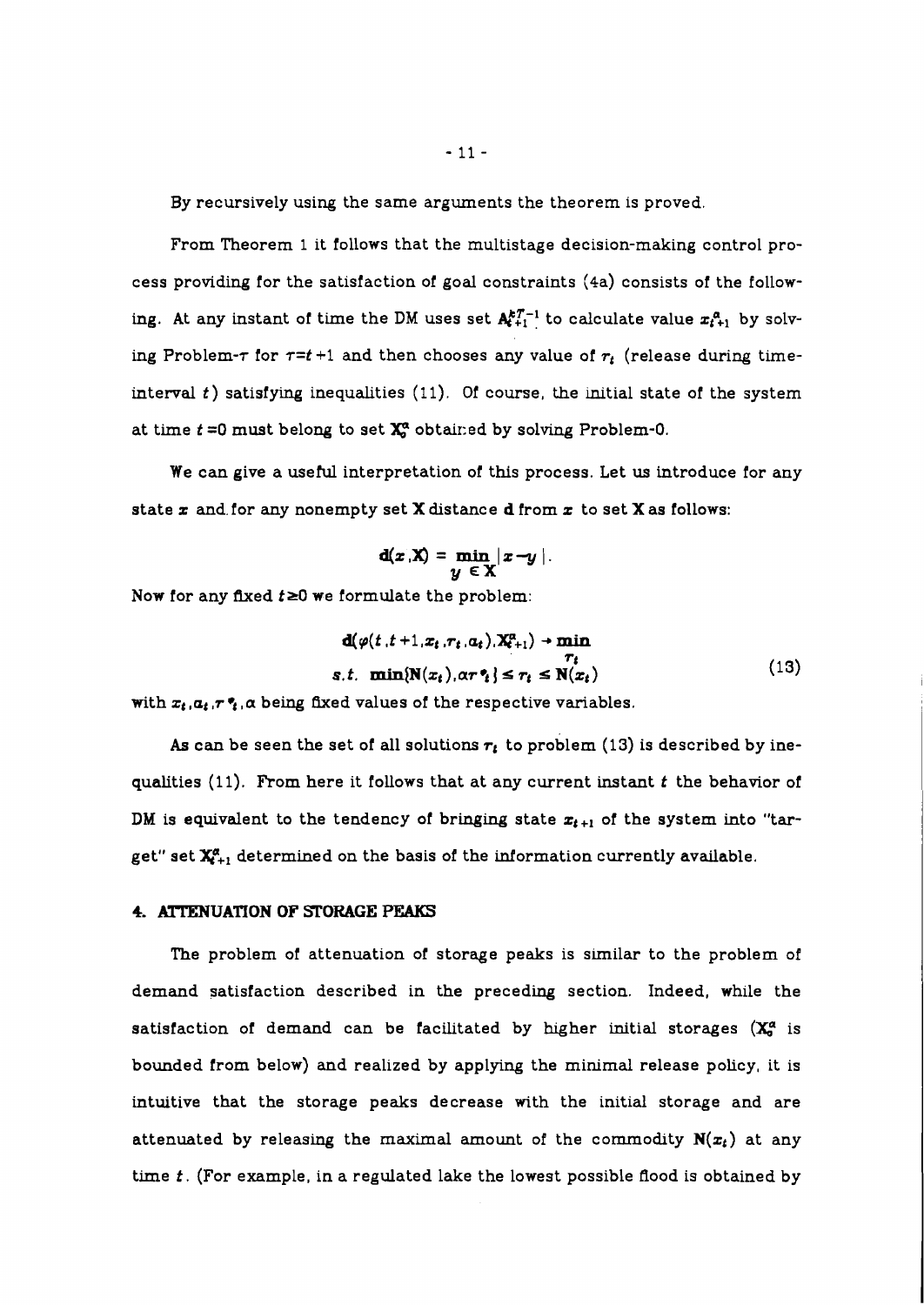keeping the gates of the regulation dam permanently open)

In this section we are determinig a set  $\mathbf{F}^{\beta}_{\theta}$  of  $\beta$ -feasible couples  $(x_{a},r)$  which has the form similar to that of  $\mathbf{F}_{o}^{\alpha}$  (Section 3):

# $P_n^{\beta} = X_n^{\beta} \times R_n$

and all the results obtained in Section *3* have their dual which can formally be obtained by replacing the set **Sa** with the set

 $X_f^{\beta} = \{x_{\tau} \mid \text{there exists } \tau \text{ such that } (x_{\tau}, \tau) \text{ is } \beta-\text{feasible } \}$ and  $r^{min}$  with the *maximal release policy*  $r^{max}$  given by

$$
r_t^{max} = r(t, x_t, a_t, A_{t+1}^{kT-1}) = N(x_t).
$$

The dual of Lemma 1 is the following

**Lemma 3.** For any  $\tau \geq 0$  if  $x_{\tau} \in \mathbb{X}_{\tau}^{\beta}$  then the couple  $(x_{\tau}, r^{max})$  is  $\beta$ -feasible.

**Proof.** The proof is a direct consequence of the property  $dN(x)/dx < 1$  which implies

$$
N(x_t)-N(x_t) \leq x_t - x_t
$$

for all  $x_t \ge x_t \ge 0$ . In fact, if  $x_\tau \in \mathbb{X}_\tau^{\beta}$  then, by definition, there exists a control law *r* that gives rise to releases  $r_t$  and storages  $x_t$  which satisfy constraints (2) and (4b) for  $t \geq \tau$ . On the other hand, storages  $x_t$  and releases  $r_t^{\text{max}} = N(x_t)$  obtained at time *f* by applying the maximal release policy are such that (see eq. (1))

 $x_{t+1}-x_{t+1} = x_t - x_t + N(x_t) - r_t$ .

But  $r_t \leq N(x_t)$  since  $(x_t, r)$  is  $\beta$ -feasible; hence

$$
x_{t+1} - x_{t+1} \geq x_t - x_t + N(x_t) - N(x_t).
$$

Therefore  $x_t \ge x_t$  implies  $x_{t+1} \ge x_{t+1}$ . Since  $x_{\tau} = x_{\tau}$  we have  $x_t \le x_t \le \beta x^*$  for all  $t \ge \tau$ , and this implies the Lemma.

Moreover, it can be shown that to obtain an explicit description of set  $X^g$  it suffices to find the value

$$
x^{\beta} = \max_{x \in X^{\beta}} x
$$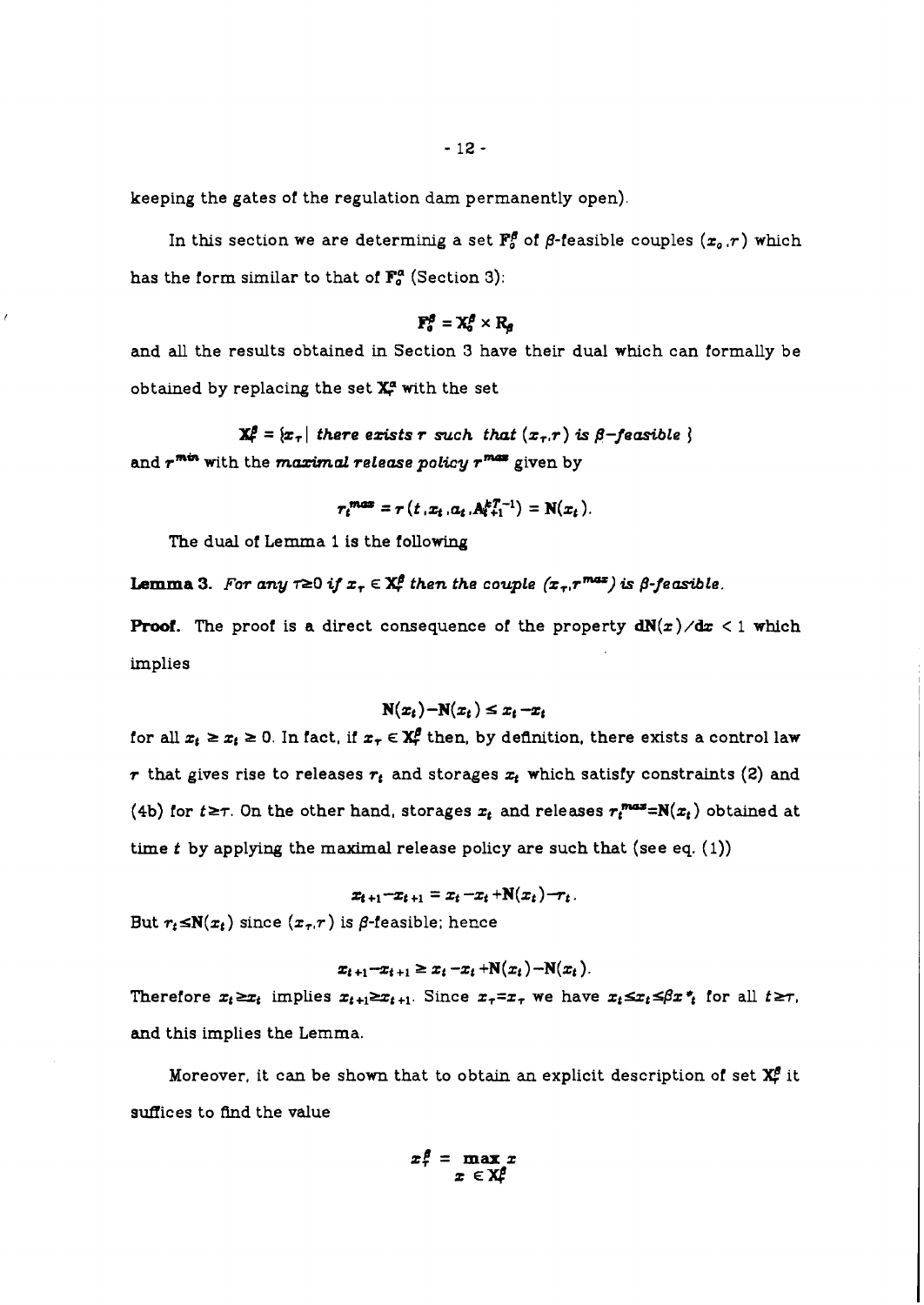since

$$
\mathbf{X}_{\tau}^{\beta} = \{x \mid 0 \leq x \leq x_{\tau}^{\beta}\}.
$$

The following property (dual of Lemma 2) also holds:

**Lemma 4.** For any  $k \geq 1$  and any  $\tau \in [(k-1)T, kT-1]$  if  $x_{\tau} \in X_r^{\beta}$  then

 $x_{kT} = \varphi(\tau, kT, x_{\tau}, r^{\textit{max}}, a_{\tau}^{kT-1}) \leq x_{\sigma}^{\beta}$ 

*for any*  $a^{kT-1} \in A^{kT-1}$ .

This property implies that values  $x_i^f$  can be obtained by solving the follow**ing** mathematical programming problems

Problem-0.

$$
x_0^{\beta} = \max x_0
$$
  

$$
x_t \le \beta x \cdot t, \quad t = 0, ..., T-1,
$$
  

$$
x_{t+1} = x_t + a_t - N(x_t), \quad t = 0, ..., T-1,
$$
  

$$
x_T \le x_0, \quad a_0^{T-1} \in A_0^{T-1}.
$$

**Problem-** $\tau$   $(\tau \in ((k-1)T, kT-1], k \ge 1).$ 

$$
x_t^{\beta} = \max x_{\tau}
$$
  

$$
x_t \leq \beta x_{t}^*, \quad t = \tau, ..., kT - 1,
$$
  

$$
x_{t+1} = x_t + a_t - N(x_t), \quad t = \tau, ..., kT - 1,
$$
  

$$
x_{kT} \leq x_0^{\beta}, \quad a_{\tau}^{kT-1} \in A_{\tau}^{kT-1}.
$$

Now we **can** deflne set **M** similar to set **F.** 

**Definition 3** (set **IEb).** *Set* **M** *consists of* **dl** *control laws* 

$$
r_t = r(t, x_t, a_t, A_{t+1}^{kT-1})
$$

 $satisfying$  inequalities

$$
\min\{N(x_t), \max\{x_t + a_t - x_{t+1}^{\beta}, 0\}\} \le r_t \le N(x_t)
$$
\n(14)

\nfor all  $k \ge 1$ ,  $t \in [(k-1)T, kT-1]$ .

The properties of control laws from this set are given by the following

**Theorem 2.** If a control law  $r \in \mathbb{R}^d$  then the couple  $(x_o, r)$  is  $\beta$ -feasible for any  $x_o \in \mathbf{X}_o^{\beta}$ .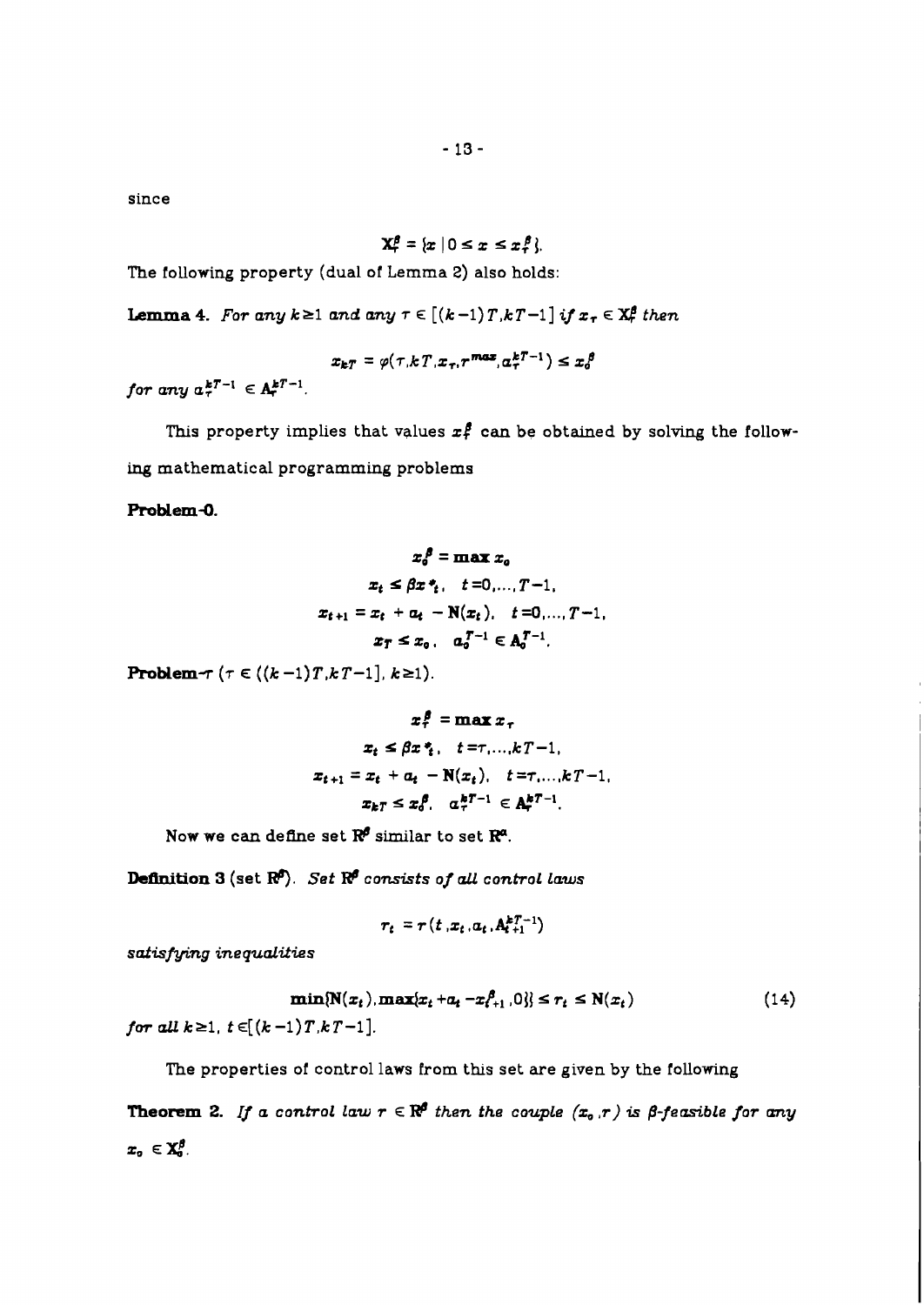The proof of this Theorem is similar to that of Theorem 1 and is therefore omitted here.

All the comments made in Section 3 and related to Theorem 1 can now be rephrased in terms of Theorem 2. In particular, the decision-making process can be interpreted as the minimization at any time *t* of the distance (see Section 3) between state  $x_{t+1}$  and set  $\mathbf{X}_{t+1}^{\beta}$ .

## **5. TWO-OBJECTIVE PROBLEM AND SICMI-CIENT CONTROL MWS**

In this section we consider a problem of satisfaction of both goal constraints (4) for some fixed values of  $\alpha$  and  $\beta$ , and find a set  $\mathbf{F}_{\alpha}^{\alpha,\beta}$  of  $(\alpha,\beta)$ -feasible couples that has the form

$$
\mathbf{F}_{a}^{\alpha,\beta} = \mathbf{X}_{a}^{\alpha,\beta} \times \mathbf{R}^{\alpha,\beta} \tag{15}
$$

where

$$
\mathbf{X}_0^{\alpha,\beta} = \mathbf{X}_0^{\alpha} \cap \mathbf{X}_0^{\beta},\tag{16}
$$

$$
\mathbf{R}^{\alpha,\beta} = \mathbf{R}^{\alpha} \cap \mathbf{R}^{\beta}.\tag{17}
$$

with sets  $X_a^a$ ,  $X_b^b$ ,  $R^a$ ,  $R^b$  defined in the preceding sections.

Obviously, from the previous discussions and from (16) it follows that

$$
X_o^{\alpha,\beta} = \{x \mid x_o^{\alpha} \leq x \leq x_o^{\beta}\},\
$$

where  $x_a^a$  and  $x_b^b$  are obtained as in Section. 3, 4, while set  $\mathbb{R}^{a,\beta}$  is described by the following

**Theorem 3. A control** *law* 

$$
r_t = r(t, x_t, a_t, A_{t+1}^{kT-1})
$$

**belongs to set** *FeP* **i. if satisfies inequalities** 

 $\min\{ {\bf N}(x_t), \max\{x_t+a_t-x^{\beta}_{t+1}, \alpha r^{\star}\}\} \leq r_t \leq \min\{ {\bf N}(x_t), \max\{x_t+a_t-x^{\alpha}_{t+1}, \alpha r^{\star}\}\}$ for all  $k \ge 1$ ,  $t \in [(k-1)T, kT-1]$ .

The proof of this theorem is straightforward and consists in combining inequalities (11) and (14) using (17).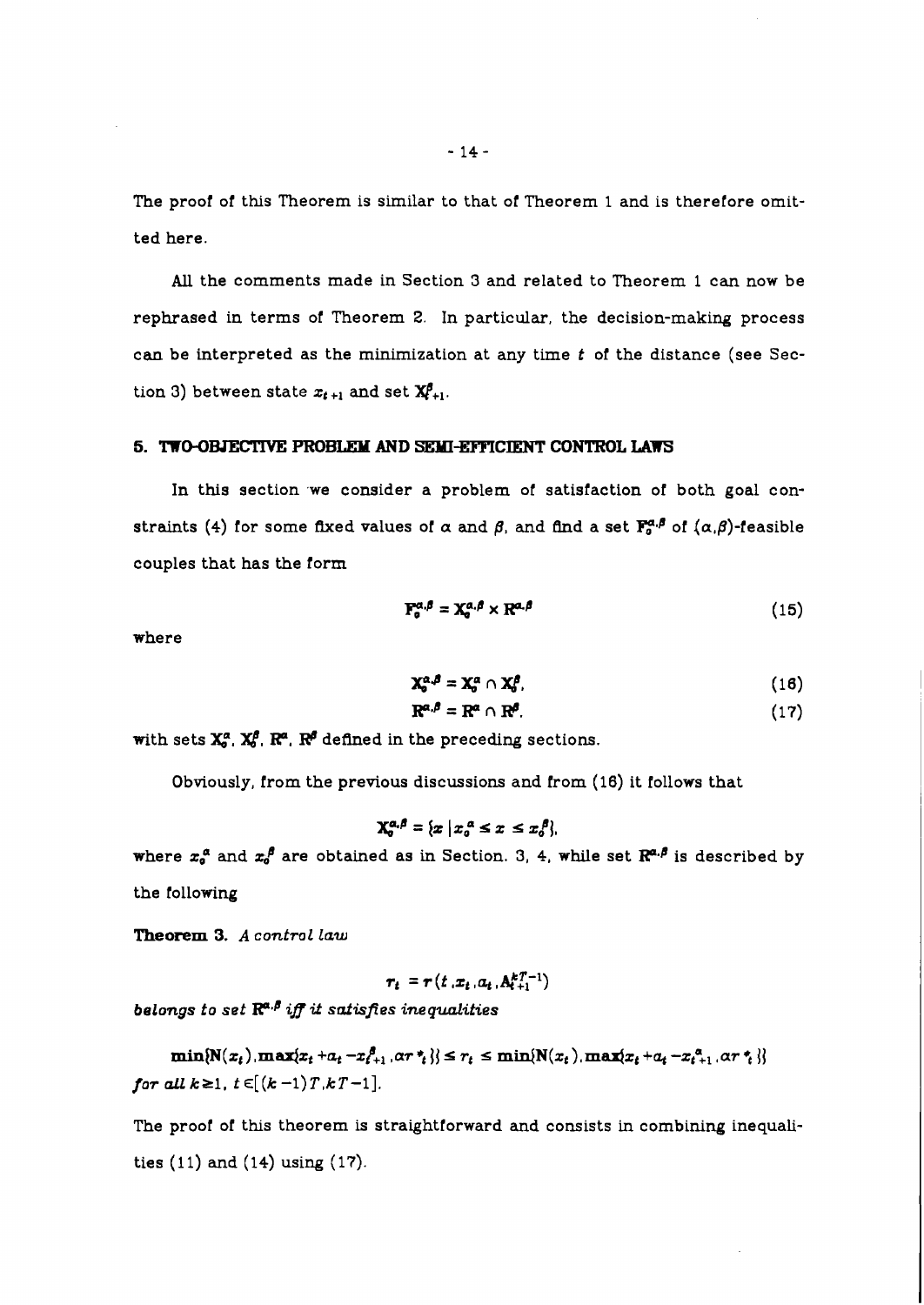Another problem of interest in this context consists in obtaining in some sense "the best" values of  $\alpha$  and  $\beta$  which can be guaranteed using control laws from sets of the type **W.@.** To discuss this problem we introduce the following **Definition 4.** A couple  $(\alpha^{\circ}, \beta^{\circ})$  is called semi-efficient iff set  $\mathbf{F}_{\alpha}^{\alpha^{\circ}, \beta^{\circ}}$  is not empty and for any other couple  $(\alpha, \beta)$  such that  $\alpha > \alpha^o$  and  $\beta < \beta^o$  corresponding set  $\mathbf{F}_o^{a, \beta}$  is *empty. For any semi-efficient couple*  $(a^{\circ}, \beta^{\circ})$  we refer to control laws from set **@.f** *as semi-81p'icient control law.* 

Then the problem we now consider consists in determining a set of semiefficient control laws and a corresponding set of initial states for the system in question. The procedure for solving this problem suggested here includes the following stages:

a) obtaining a semi-efficient couple  $(\alpha^{\circ}, \beta^{\circ})$  of the values of the indicators considered,

b) obtaining set  $X_{\alpha}^{\alpha^0,\beta^0}$  and set  $R^{\alpha^0,\beta^0}$  of  $(\alpha^0,\beta^0)$ - feasible control laws.

To obtain a semi-efficient couple  $(\alpha^o, \beta^o)$  we use the standard procedure: first we fix some value  $\alpha^0$  of  $\alpha$  and then obtain the minimal value  $\beta^0$  of  $\beta$  such that the inequalities

$$
r_t \geq \alpha^a \tau^a \tag{18a}
$$

$$
x_t \leq \beta^0 x^* \tag{18b}
$$

can be satisfied for all  $t \ge 0$  and all sequences  $a_n^* \in A_n^*$  using  $\alpha_0$ -feasible control laws. As this analysis should be performed prior to starting the control process the only information with regard to the possible future supplies that is available at this stage is set  $A_0^*$  that is defined using the reference set as discussed in Section 2.

Let us fix some value  $\alpha^{\circ}$ . Then by solving the problem of demand satisfaction as in Section 3 we can obtain the set of control laws of the type  $\mathbf{R}^{a^o}$  providing for the satisfaction of inequalities (18a) for all  $t \ge 0$  and all sequences  $a_0^m \in A_0^m$ .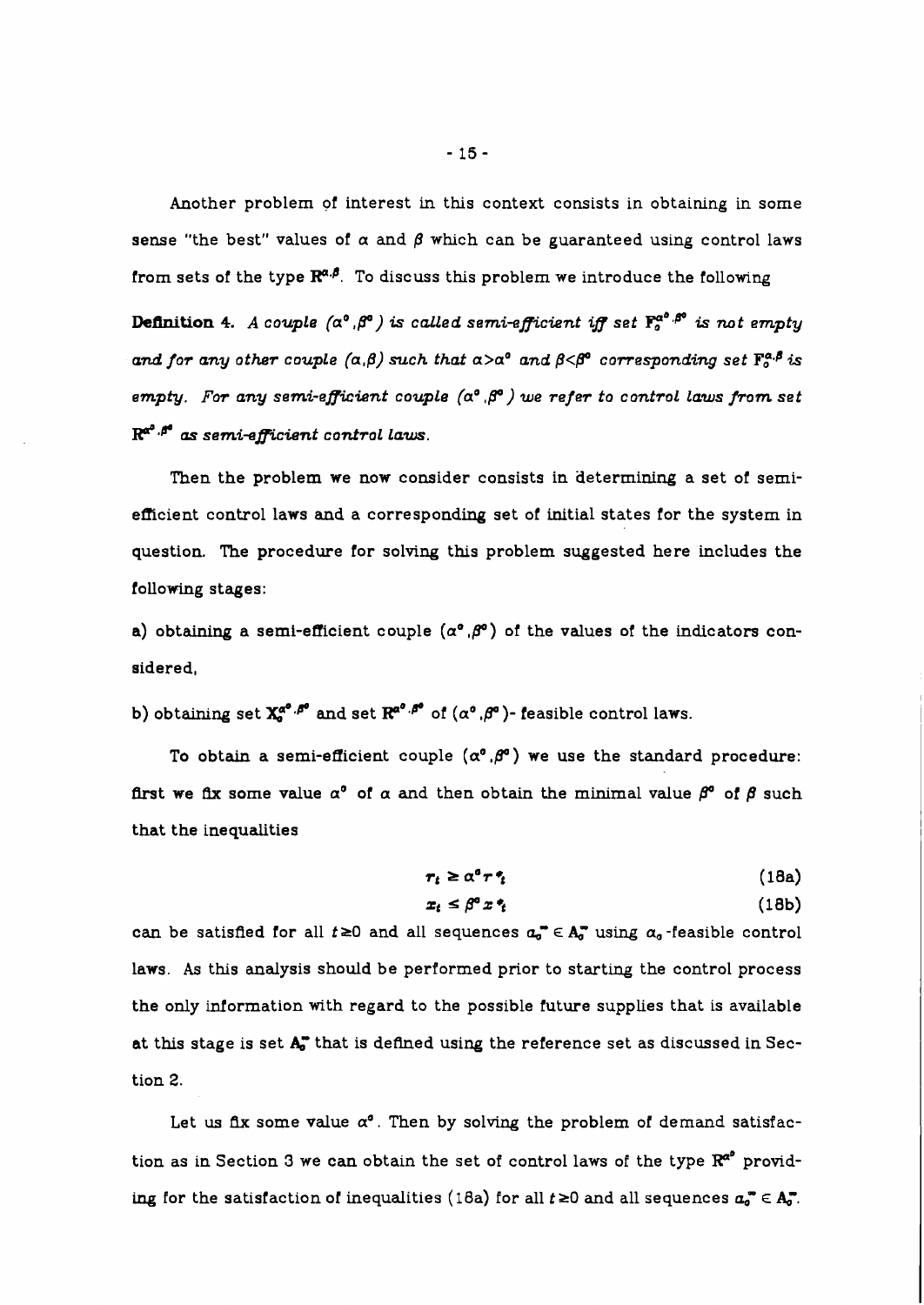It is important to note here that values  $x_t^{\alpha^0}$   $t \ge 0$  present in the description of this set as in (11) are obtained at this stage using only the a priori information in the form of set  $\mathbf{A} \cdot \mathbf{A}^{T-1}$ . To indicate that we denote by  $x_i^{\alpha^0}$  the values obtained at this stage of the analysis. Let us also introduce the notation

$$
r_i^{\text{max}}(\alpha^o) = \min\{N(x_t), \max\{x_t + a_t - x_{t+1}^{\alpha^o}, \alpha^o r^*\}\}\
$$
(19)

for the control law corresponding to the right-hand side of inequalities (11) describing set  $\mathbb{R}^{a^{\circ}}$  of control laws obtained at this stage. Clearly, as this follows from Definition 4 and from (15)-(17), the value  $\beta^{\circ}$  such that  $(\alpha^{\circ}, \beta^{\circ})$  is a semiefficient couple can be obtained as the minimal  $\beta$  for which the problem of peak attenuation has a solution **in set I?'@ of control** *laurs.* Formally this implies that when solving the problem of demand satisfaction at this stage we should use control law (19) as the maximal release policy (but not the stage-discharge policy  $N(\cdot)$ ). Using the results obtained in Section 4 we can formulate the following problem for determining  $\beta^o$ :

$$
\beta^o = \min_{x_o} \beta
$$
  
\n
$$
x_t \leq \beta x \cdot t, \quad t = 0, ..., T-1,
$$
  
\n
$$
x_{t+1} = x_t + \alpha_t - r_t^o(\alpha^o), \quad t = 0, ..., T-1,
$$
  
\n
$$
x_o^{\alpha^o} \leq x_T \leq x_o, \quad \alpha_o^{T-1} \in A \cdot e^{T-1}
$$

Having thus obtained  $\beta^o$ , we come to the second stage to find set  $\mathbb{R}^{a^o \cdot \beta^o}$  of semi-efficient control laws together with set of initial states  $X^{a^0,\beta^0}_a$ . The procedure for that consists in solving the problem of demand satisfaction for  $\alpha = \alpha^{\circ}$ as in Section 3 and the problem of peak attenuation for  $\beta = \beta^o$  as in Section 4. Then using (16), (17) and Theorem 3 we can obtain sets  $X^{a^0,\beta^0}_a$  and  $\mathbf{R}^{a^0,\beta^0}$ .

# **6. CONCLUDING REMARKS**

A two-objective storage control problem has been considered in this paper and solved using a min-max approach. This approach allows a set of control laws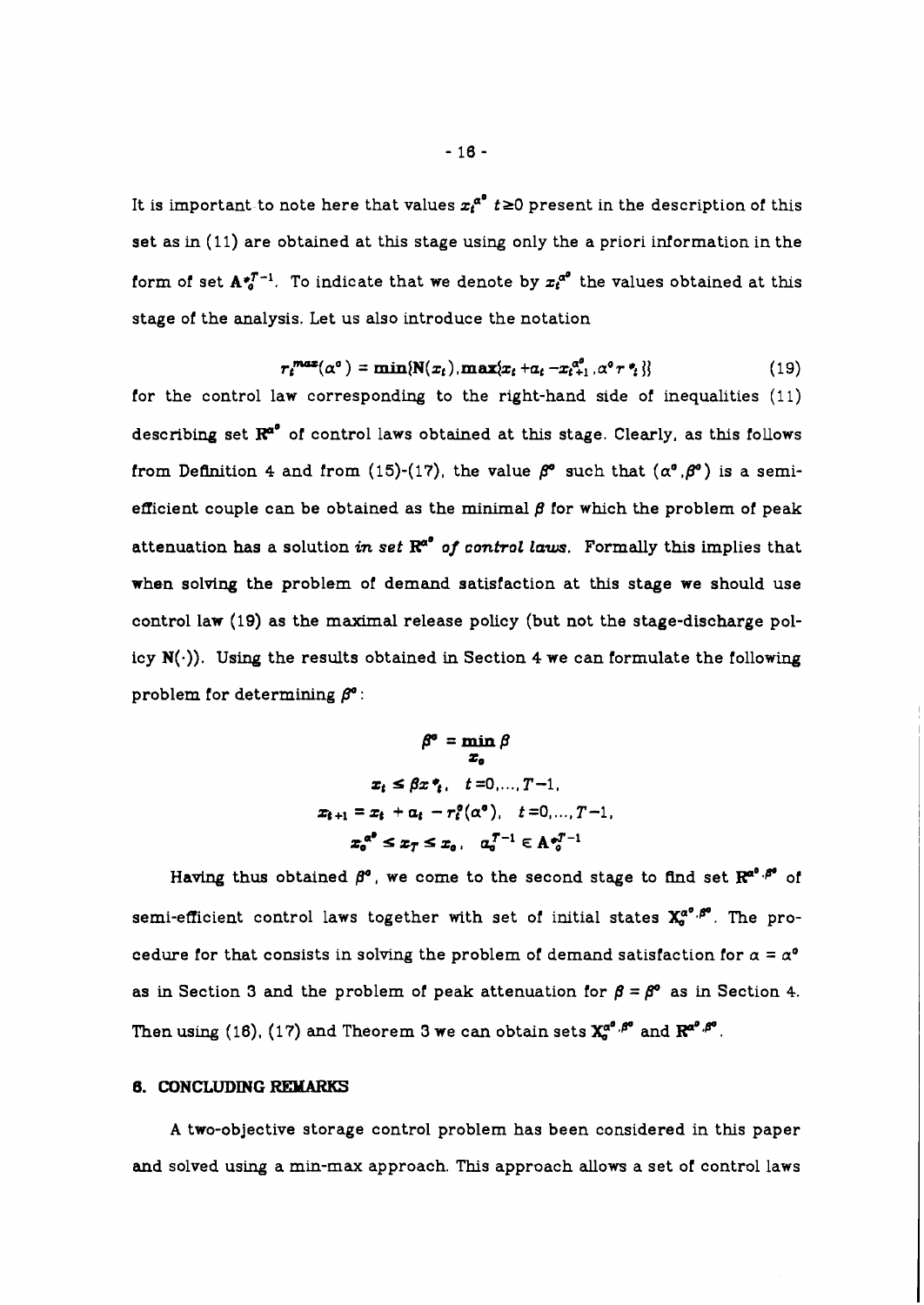to be determined (see Theorem 3) which guarantees given degrees of satisfaction of the goals in the case of the worst sequence of supplies out of a prespecifled set of possible sequences. Using this approach the DM at any time can determine a range of feasible releases.

Operationally the approach is characterized by two optimization stages. The first stage can be performed prior to starting the control process and consists in determining the "highest" degrees of satisfaction of the goals by solving some mathematical programming problem over the whole characteristic time-interval (a year). This is done by using only the a priori information with regard to future supplies. The second stage involves solving a sequence of mathematical programming problems which are defined in real-time since they depend upon the information obtained in the course of the control process. This stage may be relatively costly as its implementation requires a computer at the disposal of the DM. However the use of an on-line computer can be avoided **ii** the DM decides not to use all the current information.

The approach suggested in this paper has been applied to solving problems related to Lake Como (Northern Italy) whch has been regulated since 1948. The reference releases  $r$ <sup>\*</sup>, are in that case the yearly periodic water demands of seven hydroelectric power plants and six agricultural districts covering 120,000 hectares of land, while the reference storage  $x^*$  is constant and corresponds to the level of the main square of the town of Como whch was very frequently flooded during the last decades. The historical values of  $\alpha$  and  $\beta$  are respectively 0.30 and 2.10 and correspond to 70 percent shortage of the demand which occurred during the most severe drought of the last years (July 1976) and to the peak of 1.36 meters above the main square in Como (flood of October 1979). The application of the approach has demonstrated that the above values of the goals are not efficient in the sense specifled in Section 5 of thls paper. In fact, for the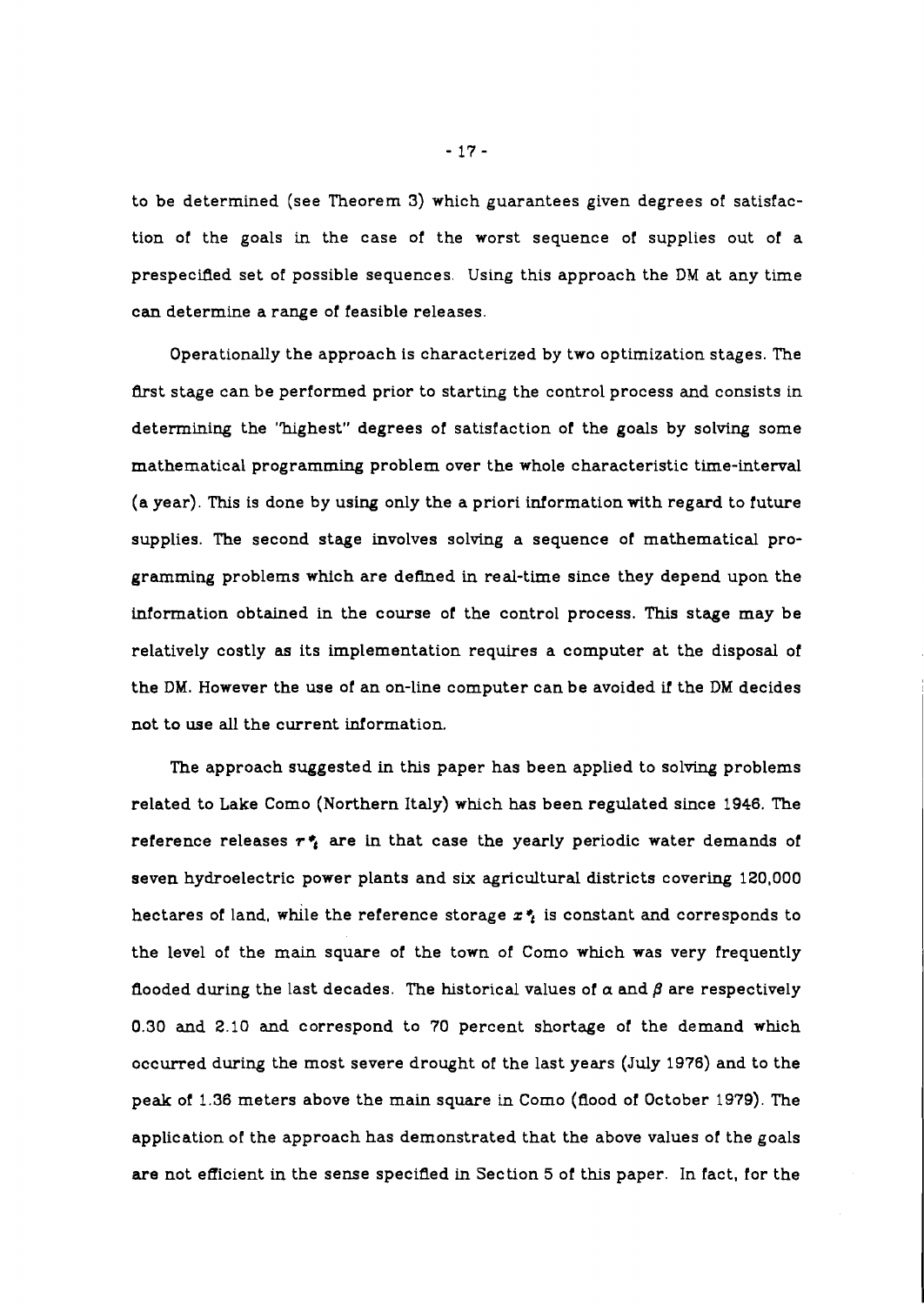historical value  $\alpha=0.3$  the efficient value of  $\beta$  is 1.86 (the peak of the worst flood is lowered by 30 cm), while the efficient value of  $\alpha$  corresponding to the historical value  $\beta$ =2.10 is 0.82 (the shortage of demand during summer 1976 period was reduced to 18 percent).

The approach presented in this paper must be slightly modified to make it applicable to some situations differing from those discussed in Section 2. For example, in some cases the storage is constrained from below  $(x_t \geq x)$ , while in other cases the goals are not expressed in pointwise form as in (4) but in an integral form. The first case can be dealt with by suitably redefining the control constraint (2), while the second case can be solved assuming that the control laws are functions also of the current values of the goals. Both cases have been considered in a lake management study [4], in which the constraint  $x_t \geq x$  has been introduced to take into account navigational requirements, and the two goals were the minimization of the yearly water deflcit and of the number of days of flood per year.

Of course, not all the extensions are as simple as the two mentioned above. For example, the cases of multistorage systems and of uncertain demands, as well as some others, probably require substantial and conceptual modifications of the material presented in this paper.